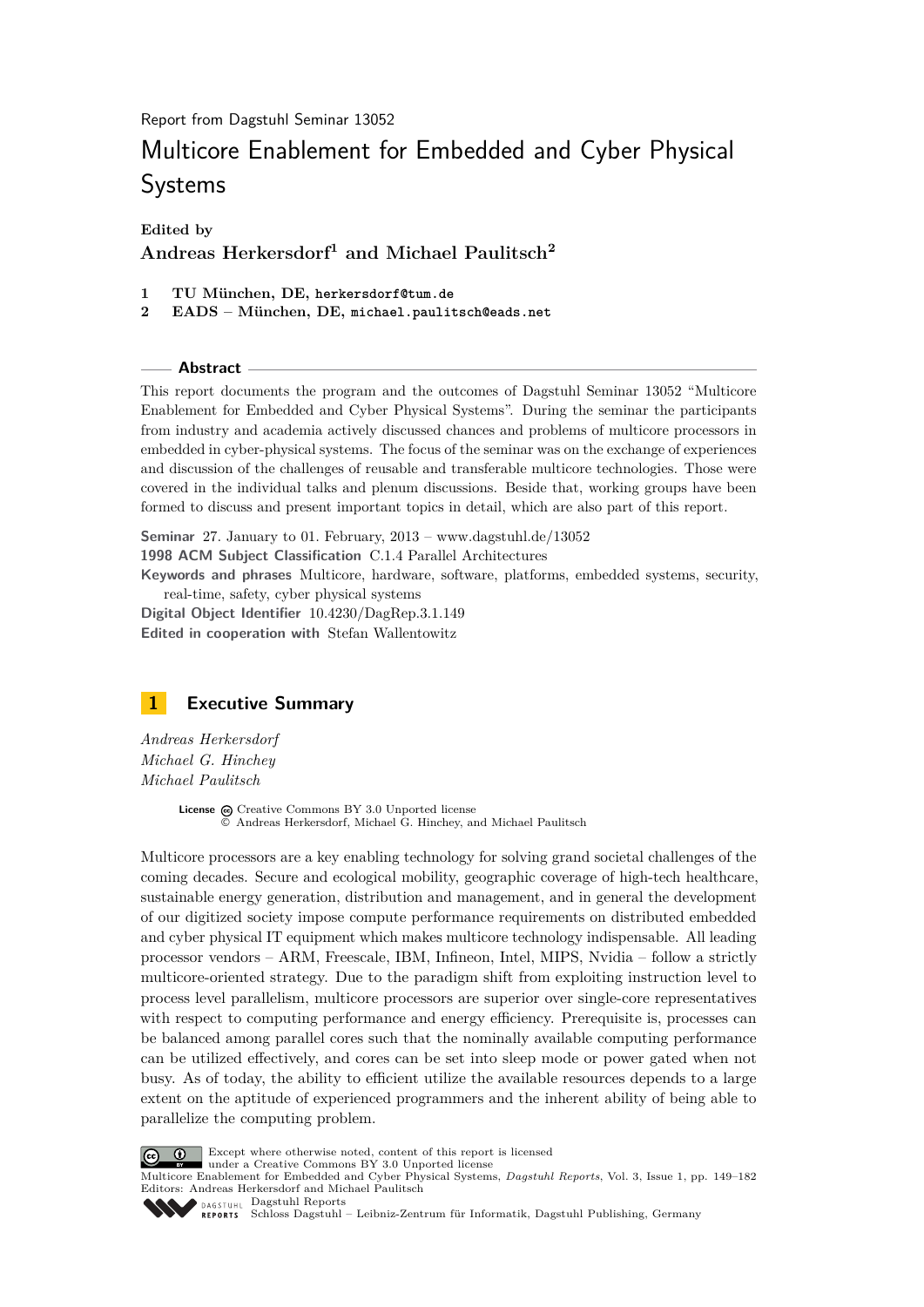Embedded and Cyber Physical Systems exhibit demands for "non-functional requirements", such as low(est) power and energy dissipation, reliability, availability and security, real-time and cost constraints, which are typically not found to the same extent in general purpose computing applications. The enablement of multicore technology for embedded and cyber-physical markets imposes serious challenges to industry and academia which can easily overwhelm the capabilities and capacities of individual corporations or even consortia. Industry and university research in Europe recognized early and invested significantly into the establishment of multicore know-how and competences. Examples of related projects at EU level and in Germany are: RECOMP – Reduced Certification Costs Using Trusted Multicore Platforms, ACROSS – ARTEMIS CROSS-Domain Architecture, SPES 2020 – Software Plattform Embedded Systems 2020, Cesar – Cost-efficient methods and processes for safety relevant embedded systems, MERASA – Multicore Execution of Hard Real-Time Applications Supporting Analysability (see Relationship to other seminars and projects for a more complete listing), and ARAMiS – Automotive, Railway and Avionics Multicore Systems.

The seminar brought together leading industry and university research groups from different fields of embedded system design and application development, multicore architecture and hardware/software design methodology  $&$  tools. The main objective of the seminar was on reporting experiences and discussing challenges of reusable and transferable multicore technologies among participants representing different application markets and scientific backgrounds. The technical focus of the agenda was on:

- Generic hardware/software building blocks for real-time performance, dependability, functional safety and security for embedded systems built around enhanced standard multicore solutions.
- System modeling, design and validation methods and tools for such platforms. m.

The seminar established new and strengthened existing ties between players and networks in the area of multicore and embedded technologies. Topical working groups were formed on the following topics:

- Specification & Interference  $\blacksquare$
- Industrial Perspective on MultiCore Motivations and Challenges
- Certification of Safety-Critical Multicore Systems: Challenges and Solutions  $\blacksquare$
- Network-on-Chip Dependability and Security Aspects  $\rightarrow$
- Multicore Ecosystem
- Secure Elements in future embedded multicore systems  $\equiv$

The working groups compiled summaries reflecting the status and outlook on the respective topic. These summaries can be found in the sequel of this report.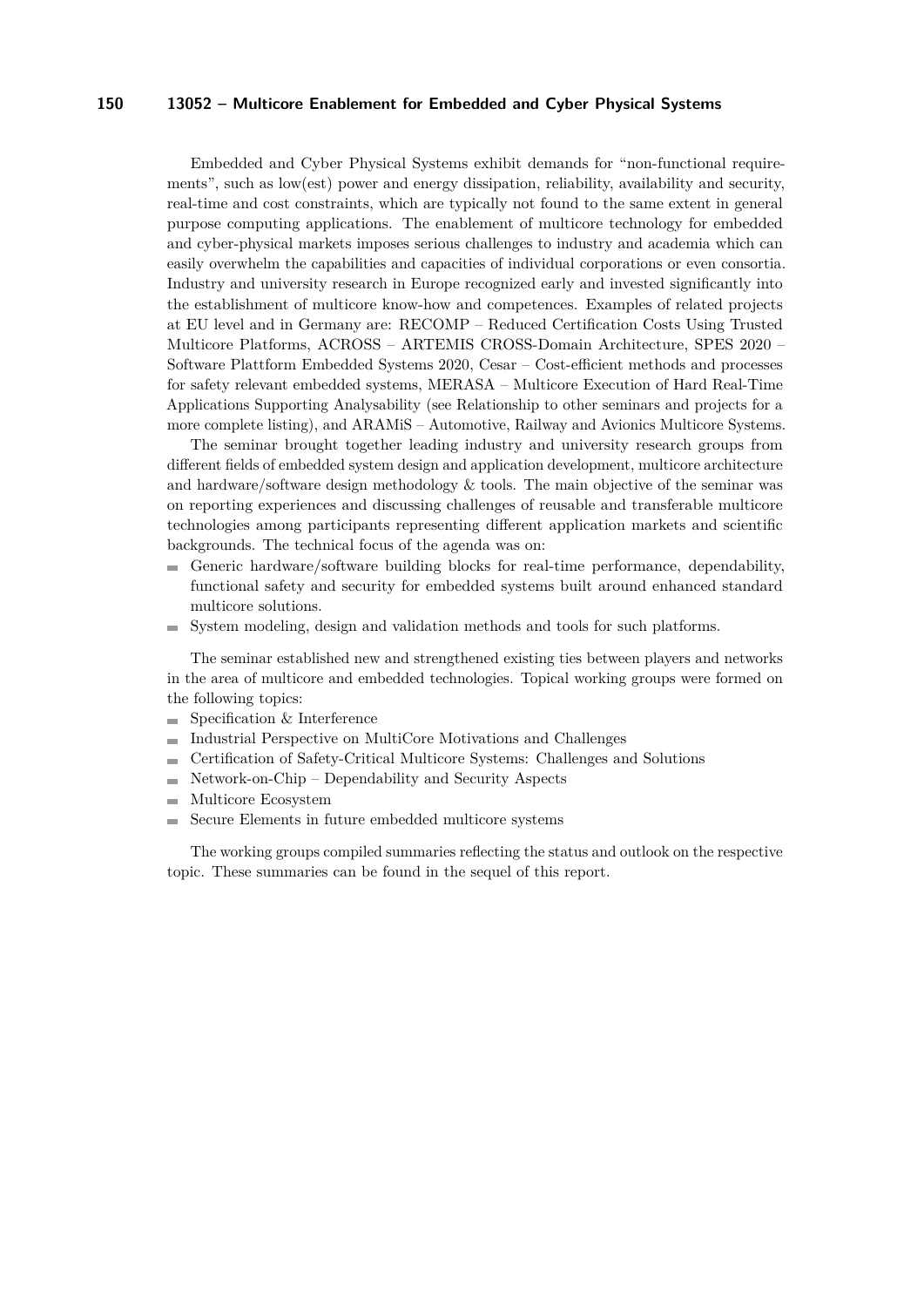# **2 Table of Contents**

| <b>Executive Summary</b>   | Andreas Herkersdorf, Michael G. Hinchey, and Michael Paulitsch 149                                                                                       |
|----------------------------|----------------------------------------------------------------------------------------------------------------------------------------------------------|
| <b>Overview of Talks</b>   |                                                                                                                                                          |
| The ARTEMIS ACROSS project |                                                                                                                                                          |
| Processors                 | A Model-based Approach for Optimizing Existing Real-Time Software on Multicore                                                                           |
|                            | $IDAMC - A$ manycore architecture for mixed critical applications                                                                                        |
|                            | Commerical Challenges of MultiCores in Automotive Domain                                                                                                 |
|                            | Timing Predictability of Multi-Core Processors                                                                                                           |
|                            | Road to the use of multicore processors in space systems                                                                                                 |
|                            | Analysis of Embedded Software for Multicore in the Automotive Domain                                                                                     |
| Multi core $-$ Single bus  |                                                                                                                                                          |
|                            | Distilling Programs for Multicore Architectures                                                                                                          |
|                            | Necessity for $\&$ Feasibility of a Multicore Ecosystem                                                                                                  |
| unified programmability    | "Heterogeneous Multiprocessing or Just a Bunch of Coprocessors?" – The case for                                                                          |
| Systems-on-a-Chip          | Fault-Tolerant Time-Triggered Communication Infrastructure for Multi-Processor                                                                           |
|                            |                                                                                                                                                          |
|                            | Multi-Core in Avionics - On Problems and One Technical Approach Monitoring-<br>Based Shared Resource Separation for Commercial Multi-Core System-On-Chip |
|                            | Talk on ARTEMIS Project RECOMP                                                                                                                           |
| Systems                    | Talk on German Project ARAMiS - Automotive, Railway, and Avionics Multi-Core                                                                             |
|                            |                                                                                                                                                          |
|                            | Fine grained process migration for MPSoCs                                                                                                                |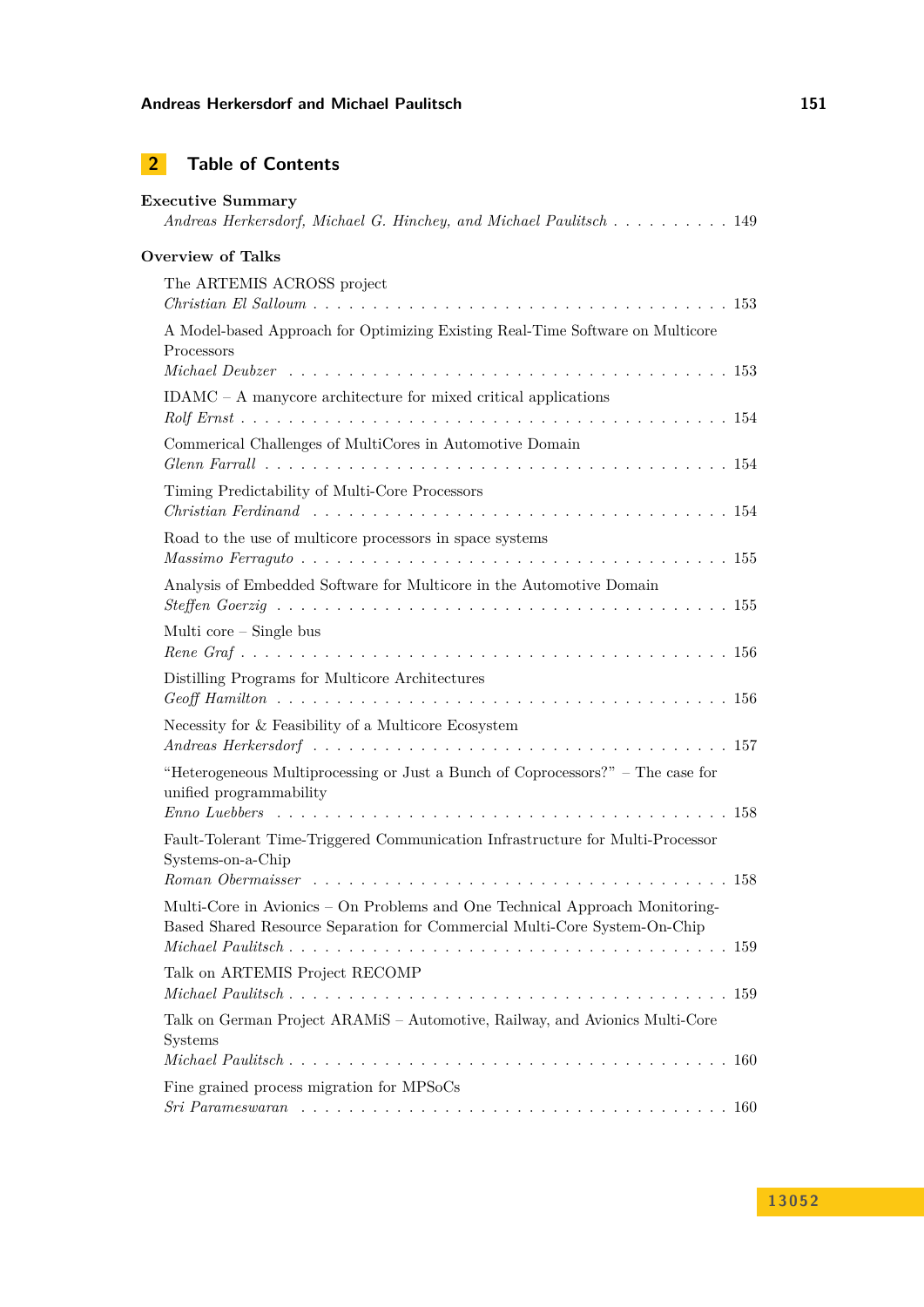| Task Mapping for Manycore-based Embedded Real-Time Systems                                                                                                                                                                                 |
|--------------------------------------------------------------------------------------------------------------------------------------------------------------------------------------------------------------------------------------------|
| Sustainable Development of Software in the Multi-Core Age                                                                                                                                                                                  |
| Chances and risks for security in Multicore processors                                                                                                                                                                                     |
| Isolation of Cores to Support Development of Mixed Critical Systems                                                                                                                                                                        |
| $Safe(r)$ Loop Computations on Multi-Cores<br>Jürgen Teich einer einer einer einer einer einer einer einer Erstellungen Teich einer einer einer Erste Erstellung und Teilen                                                                |
| parMERASA- Multi-Core Execution of Parallelised Hard Real-Time Applications                                                                                                                                                                |
| OpTiMSoC - An Open Source Experimentation Platform for Multicore                                                                                                                                                                           |
| Efficient observation of Multicore SoCs<br>Alexander Weiss $\ldots \ldots \ldots \ldots \ldots \ldots \ldots \ldots \ldots \ldots \ldots \ldots \ldots$                                                                                    |
| Many $cores -$ many problems                                                                                                                                                                                                               |
| High-level Simulation-based Design Space Exploration on Multicore Virtual Plat-<br>forms                                                                                                                                                   |
| <b>Working Groups</b>                                                                                                                                                                                                                      |
| Specification & Interference<br>Claus Stellwag, Michael Deubzer, and Glenn Farrall 167                                                                                                                                                     |
| Industrial Perspective on MultiCore Motivations and Challenges<br>Glenn Farrall, Christian Ferdinand, Massimo Ferraguto, Steffen Görzig, Michael<br>Paulitsch, Matthias Pruksch, Claus Stellwag, Sergey Tverdyshev, and Alexander Weiss169 |
| Certification of Safety-Critical Multicore Systems: Challenges and Solutions                                                                                                                                                               |
| Network-on-Chip – Dependability and Security Aspects<br>Roman Obermaisser, Christian El Salloum, Theo Ungerer, and Thomas Wild 175                                                                                                         |
| Multicore Ecosystem<br>Andreas Herkersdorf, Johan Lilius, Massimo Ferraguto, Christian Thiel, Stefan                                                                                                                                       |
| Secure Elements in future embedded multicore systems<br>Georg Sigl, Sri Paramareswaran, Michael Paulitsch, Stefan M. Petters, Matthias                                                                                                     |
| Inter-seminar workgroup: Software Certification & Multicore Processing                                                                                                                                                                     |

**[Participants](#page-33-1)** . . . . . . . . . . . . . . . . . . . . . . . . . . . . . . . . . . . . . . . . . 182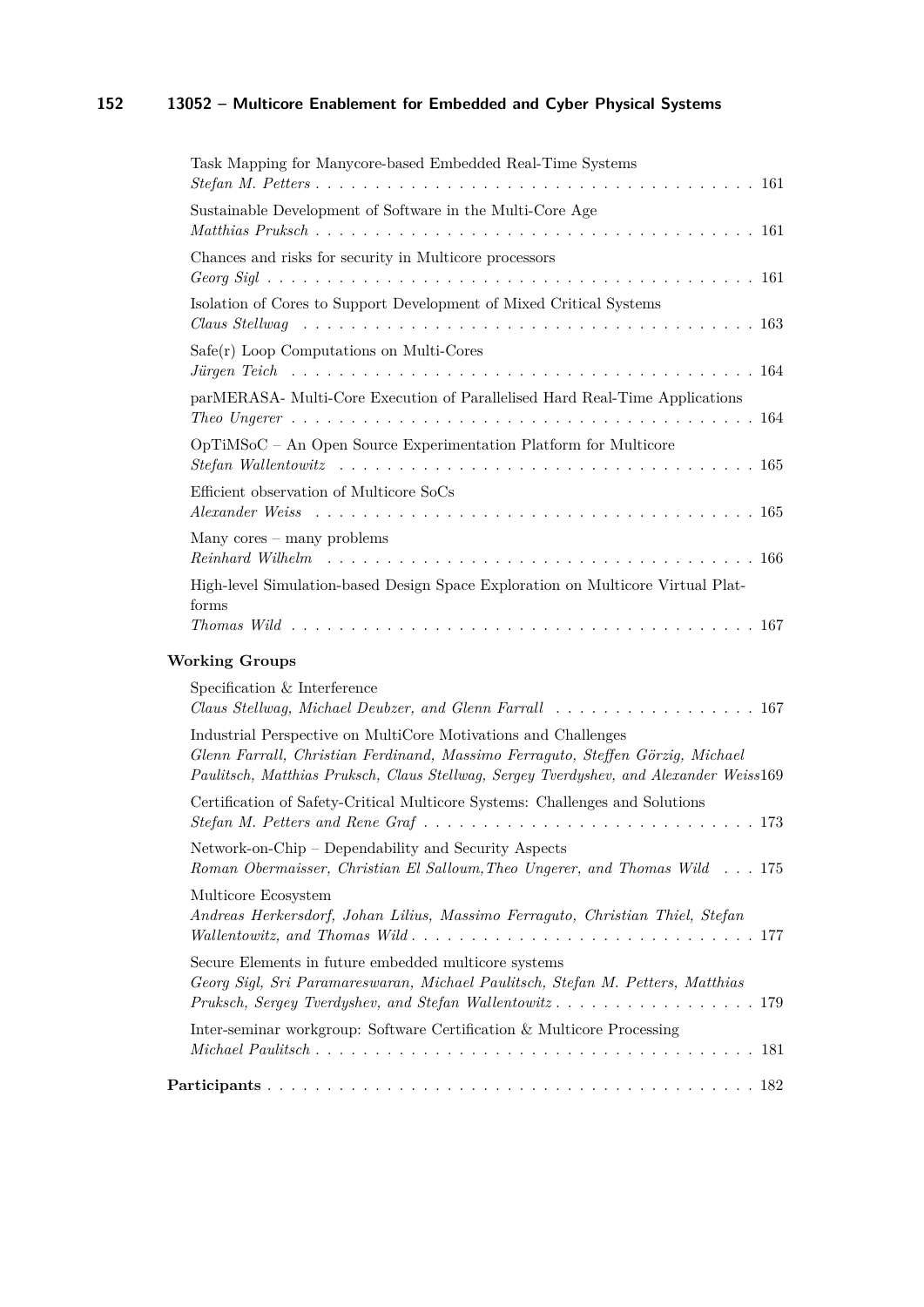### <span id="page-4-0"></span>**3 Overview of Talks**

### <span id="page-4-1"></span>**3.1 The ARTEMIS ACROSS project**

*Christian El Salloum (TU Wien, AT)*

License  $\textcircled{c}$  [Creative Commons BY 3.0 Unported](http://creativecommons.org/licenses/by/3.0/) license © [Christian El Salloum](#page-4-1)

The European ARTEMIS ACROSS project aims to overcome the limitations of existing Multi-Processor Systemson-a-Chip (MPSoC) architectures with respect to safety-critical applications. MPSoCs have a tremendous potential in the domain of embedded systems considering their enormous computational capacity and energy efficiency. However, the currently existing MPSoC architectures have significant limitations with respect to safetycritical applications. These limitations include difficulties in the certification process due to the high complexity of MPSoCs, the lacking temporal determinism and problems related to error propagation between subsystems. These limitations become even more severe, when subsystems of different criticality levels have to be integrated on the same computational platform. Examples of such mixed-criticality integration are found in the avionics and automotive industry with their desire to integrate safety-critical, mission critical and noncritical subsystems on the same platform in order to minimize size, weight, power and cost. The main objective of ACROSS is to develop a new generation of multicore processors designed specially for safety-critical embedded systems; the ACROSS MPSoC. This talk will show how the ACROSS MPSoC overcomes the limitations of existing MPSoC architectures in order to make the multi-core technology available to the safety-critical domain.

### <span id="page-4-2"></span>**3.2 A Model-based Approach for Optimizing Existing Real-Time Software on Multicore Processors**

*Michael Deubzer (Timing Architects Embedded Systems GmbH, DE)*

License  $\bigcirc$  [Creative Commons BY 3.0 Unported](http://creativecommons.org/licenses/by/3.0/) license © [Michael Deubzer](#page-4-2)

In many upcoming real-time system projects multicore processors are an integral part of the roadmap. Till today, software in the embedded industry has been mostly developed for single-core processor systems and represents a high investment for a company. To protect their investment those companies are now faced with the challenge to migrate the software to multicore processor systems. The approach presented in this talk describes a methodology to migrate single-core software to multicore processor systems by regrouping of functions and adding a hardware abstraction layer. The methodology is applied on the architectural granularity of functions which are directly called in tasks of a multitasking system and described by dataflow, execution time and resource demands. In the first step a partitioning heuristic groups functions, considering the dataflow and execution time demands, to tasks and allocates them to cores. In real-time systems two major requirements have to be guaranteed, namely coherency and consistency. This is solved by evaluating data dependencies and creating a middle-ware which copies shared data items of functions to a local memory and writes back data after execution. In order to avoid conflicts at the access to shared resources, a protection mechanism is applied which manages exclusive access and therefore limits the degree of interference between applications. For the timing evaluation of a certain allocation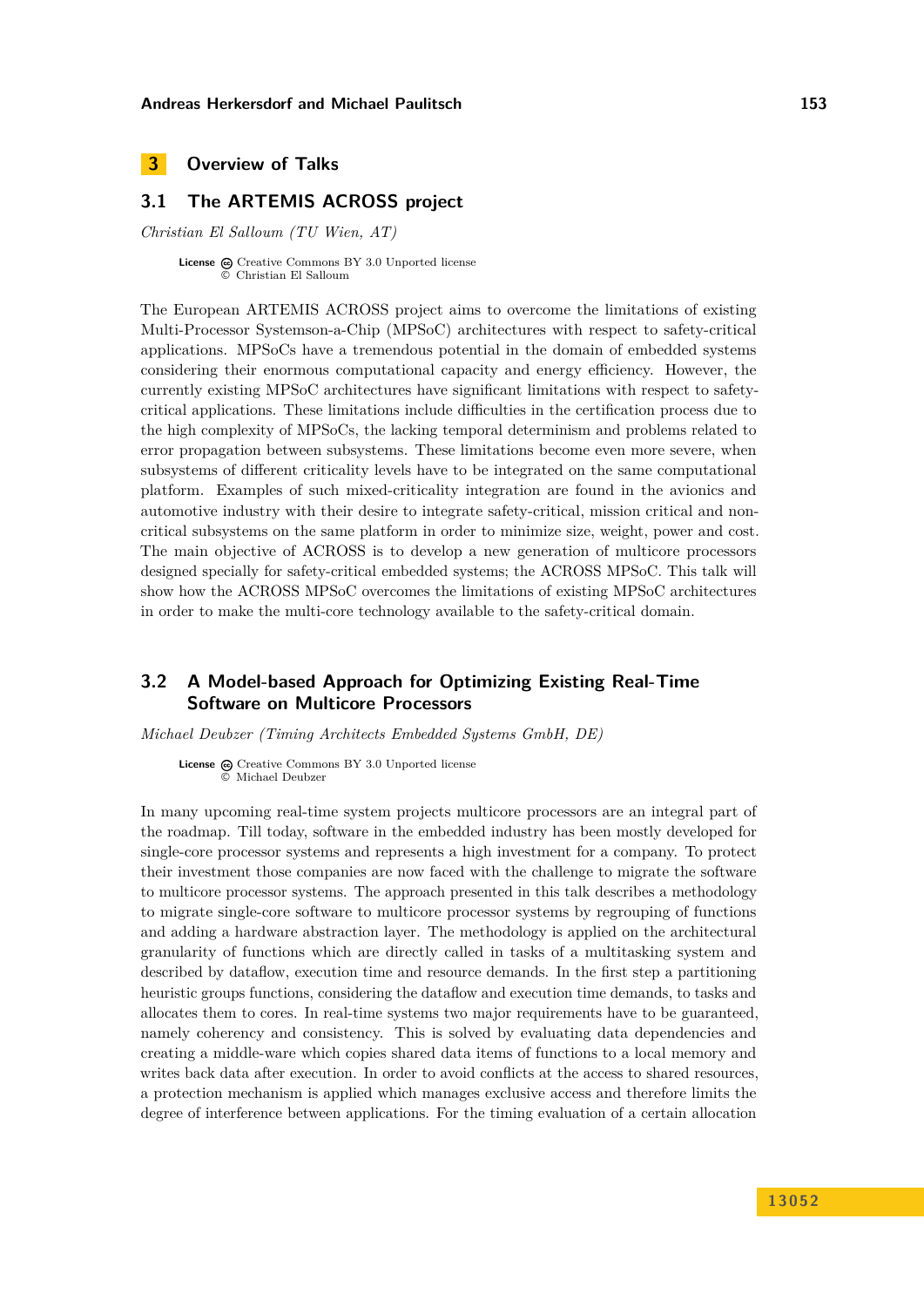of tasks to cores, an explorative simulation is applied and timing constraints are checked. This process has been automated and is used for a multi-objective optimization algorithm, searching for best partitioning of functions and allocation of tasks in terms of predefined criteria like reaction times, memory usage or bus traffic. By splitting tasks in smaller subtasks and allocating those to cores a set of software allocations is generated and solutions, fitting the system requirements and configuration best, can be selected.

#### <span id="page-5-0"></span>**3.3 IDAMC – A manycore architecture for mixed critical applications**

*Rolf Ernst (TU Braunschweig, DE)*

License  $\odot$  [Creative Commons BY 3.0 Unported](http://creativecommons.org/licenses/by/3.0/) license © [Rolf Ernst](#page-5-0) **Joint work of** Ernst, Rolf; Jonas Diemer; Philip Axer **URL** <http://www.ida.ing.tu-bs.de/en/research/projects/aramis/>

Mixed critical systems integrate application functions of different safety and time criticality. For such systems, safety standards require that the critical functions must adhere to the reliability requirements and are not be affected by the non-critical functions ("freedom from interference") while the less critical tasks shall be implemented with maximum efficiency. This talk will present a many-core architecture based on a Network-on-chip that provides core isolation and supports dynamic flow control for bounded timing interference. A formal timing model allows formal verification of performance constraints. First results will be presented.

### <span id="page-5-1"></span>**3.4 Commerical Challenges of MultiCores in Automotive Domain**

*Glenn Farrall (Infineon – Bristol, GB)*

**License** @ [Creative Commons BY 3.0 Unported](http://creativecommons.org/licenses/by/3.0/) license © [Glenn Farrall](#page-5-1)

While there are many challenging aspects to the deployment of Multicore devices, this talk takes a step back and considers some of the basic implementation issues of Multicore SoCs.

As well as additional die area – many characteristics of devices targeting the Automotive market (especially safety requirements) add to the power budget working against the major driver of multicore usage, namely higher performance per \$ and per Watt. This talk briefly covers several of these issues.

### <span id="page-5-2"></span>**3.5 Timing Predictability of Multi-Core Processors**

*Christian Ferdinand (AbsInt – Saarbrücken, DE)*

**License**  $\odot$  [Creative Commons BY 3.0 Unported](http://creativecommons.org/licenses/by/3.0/) license © [Christian Ferdinand](#page-5-2)

All contemporary safety standards require to demonstrate the availability of sufficient resources to sustain correct functioning of the system. This includes determining safe upper bounds on the worst-case execution and response time of real-time tasks. In mixed-criticality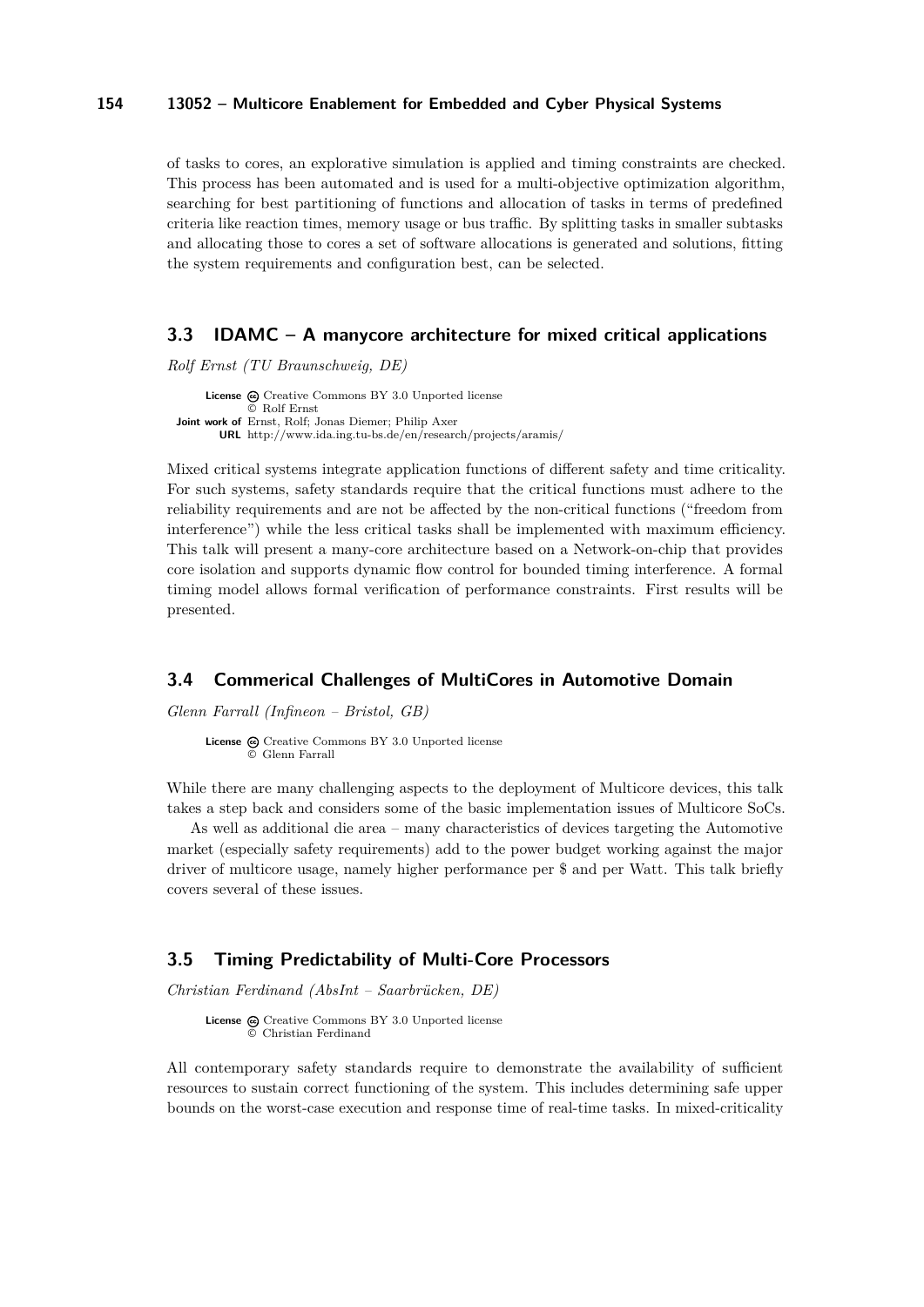systems the entire system is subject to the highest occurring safety integrity level unless the independence of all safety functions can be demonstrated in the spatial and temporal domain. These requirements are imposed, e.g., by DO-178B, DO-178C, ISO-26262, IEC-61508, and EN-50128. Since FDA regulations and the German Medizinproduktegesetz require to take into account the state of the art they also pertain to software for medical devices. Spatial independence can be ensured by using partitioned operating systems, or can be proven by static analysis tools which, e.g. can demonstrate the absence of stack overflows or other runtime errors. However, many multi-core processors exhibit characteristics that make it difficult or even impossible to ascertain predictable performance: it may be hard to ensure freedom of interference and to determine safe worst-case execution time bounds. We give an overview of hardware features leading to interference and predictability problems, shows examples of predictability-oriented multi-core configurations, and describe a tool-based methodologies to ensure the correct timing behavior.

### <span id="page-6-0"></span>**3.6 Road to the use of multicore processors in space systems**

*Massimo Ferraguto (Space Systems Finland Ltd – Espoo, FI)*

License  $\textcircled{c}$  [Creative Commons BY 3.0 Unported](http://creativecommons.org/licenses/by/3.0/) license © [Massimo Ferraguto](#page-6-0)

The use of multicore in the space domain can be beneficial in terms of greater processing capability (concentration of multiple functions in one single computer, with partitioning by criticality level and/or function; more payload data processing on-board), weight, power and fuel reduction which ultimately lead to longer lifetime and cost efficiency.

The European space industry is developing the enabling technology to reach the necessary readiness level to be able to use multicore processors in real space missions. The main enabling technologies considered and under development include: multicore processors (Leon 4, etc.), Time and Space Partitioning approach of the integrated Modular Avionics for Space (started from single-core and inspired from the ARINC 653 standard), hypervisor technology (XtratuM, etc.) and SW architecture (SAVOIR-IMA). In particular the Time and Space partitioning of resources is considered to be an essential driver to ensure the predictability needed for critical missions.

### <span id="page-6-1"></span>**3.7 Analysis of Embedded Software for Multicore in the Automotive Domain**

*Steffen Goerzig (Daimler AG – Böblingen, DE)*

License  $\textcircled{c}$  [Creative Commons BY 3.0 Unported](http://creativecommons.org/licenses/by/3.0/) license © [Steffen Goerzig](#page-6-1)

Multicore technology promises reduced energy consumption, reduced package dimensions, and higher performance. But the road to multicore is covered with hazards – race hazards. This is especially true for most of the software as it will be ported rather than re-implemented for multicore platforms. The talk presents current approaches to avoid race hazards in embedded software including technology transfer from academia to industry. First results of automotive applications are shown.

**1 3 0 5 2**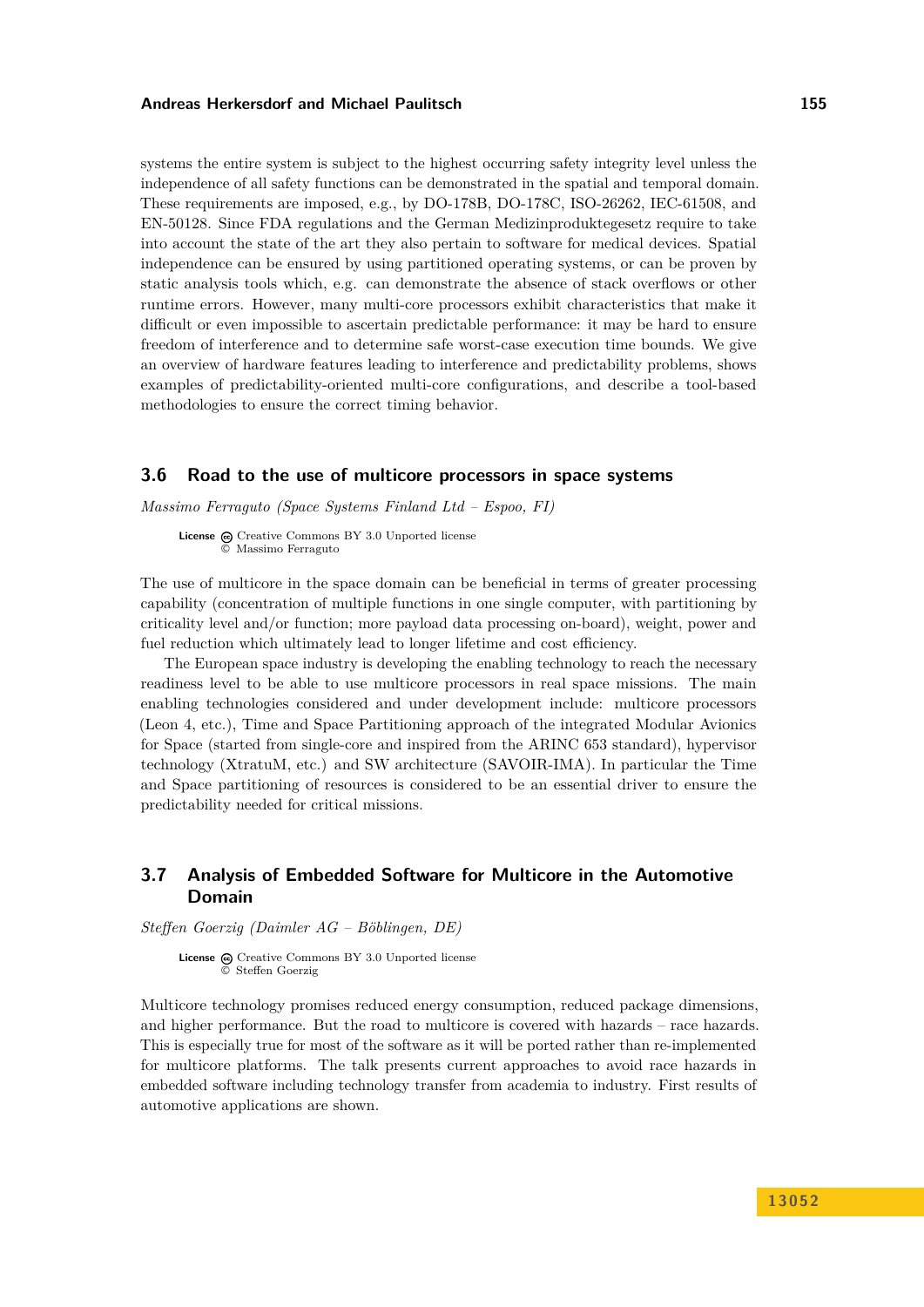### <span id="page-7-0"></span>**3.8 Multi core – Single bus**

*Rene Graf (Siemens AG – Nürnberg, DE)*

**License**  $\textcircled{e}$  [Creative Commons BY 3.0 Unported](http://creativecommons.org/licenses/by/3.0/) license © [Rene Graf](#page-7-0)

The use of multi core processors in embedded systems is essential in future designs. Though, system architects have to think about the implications porting a former single core application to a multi core hardware, since most of the peripherals will still remain a single resource.

Even if the application can be easily splitted into independent parts, which work on different peripherals, the bus, e.g. PCI, between processor cores and peripherals will become a bottle neck. Assuming one part of the distributed application running with real time conditions, the latencies that were met on a single core processor may not be met any more due to the interfering bus accesses of the other parts.

The modeling and analysis of such a system in the early phase of development can help to find these implications both in a qualitative and quantitative manner.

The method to analyse those systems is described using a real system with a multi core processor and different peripherals, which are connected by a single PCI bus. Finally, the simulation results are compared with real measurement figures.

### <span id="page-7-1"></span>**3.9 Distilling Programs for Multicore Architectures**

*Geoff Hamilton (Dublin City University, IE)*

License  $\bigcirc$  [Creative Commons BY 3.0 Unported](http://creativecommons.org/licenses/by/3.0/) license © [Geoff Hamilton](#page-7-1)

The proliferation of increasingly parallel architectures will have a significant impact on software developers; they can no longer develop software for a sequential architecture and expect performance to improve as the underlying architecture becomes faster. There is therefore a need to develop software that harnesses the power of parallel architectures directly. The development of parallel software is inherently more difficult than the development of sequential software; parallelization of programs by hand is very difficult, tedious and errorprone. By automatically introducing parallelism into programs, the programmer can be freed from explicitly implementing parallelism and can therefore concentrate on algorithmic issues. However, producing automatically parallelized code which is comparable in performance to code which has been parallelized by hand is very difficult, particularly for imperative programming languages.

There has been a recent upsurge of interest in the parallelization of functional programming languages. Functional programs are claimed to be better suited to parallelization than their sequential counterparts for a couple of reasons. Firstly, computations do not involve a shared state, which is problematic for parallel implementations; secondly, execution orders are solely constrained by data dependencies, as opposed to the unnecessary dependencies caused by statement sequences. Also, it is claimed that functional programs are easier to analyze and more amenable to transformation. However, functional programs also have the disadvantage that expressions are often combined using intermediate data structures, which would result in costly inter-process communication if these expressions were to be evaluated in parallel.

In this work, we show how our own program transformation algorithm which we call distillation can be used to transform programs into a form which makes functional programs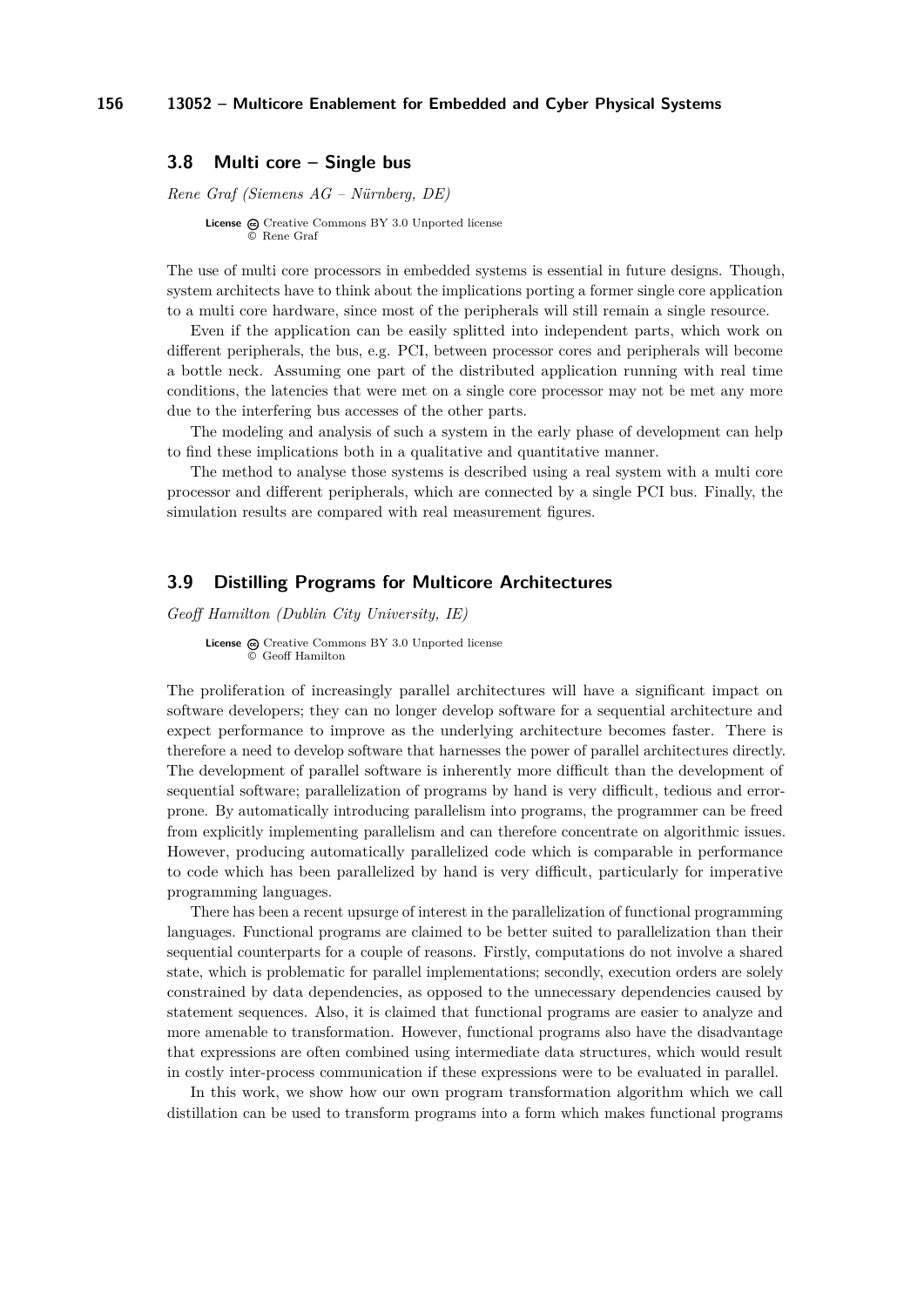more amenable to parallelization and execution on multicore architectures. Distillation is a very powerful source-to-source program transformation algorithm for removing intermediate data structures which can achieve superlinear improvement in the run-time of sequential programs. Programs produced by transformation are in a specialised form called distilled form in which most functions are tail recursive and there are very few intermediate data structures. We show how distillation can be used to convert programs defined over sequential data structures to equivalent programs defined over data structures which are more easily partitioned to facilitate parallel execution. We then show how the resulting programs can be parallelised using Glasgow Parallel Haskell. We argue that this has the advantage over alternative techniques that fewer intermediate data structures are created in the resulting programs, so they can be executed more efficiently.

### <span id="page-8-0"></span>**3.10 Necessity for & Feasibility of a Multicore Ecosystem**

*Andreas Herkersdorf (Technische Universität München, DE)*

**License**  $\textcircled{c}$  [Creative Commons BY 3.0 Unported](http://creativecommons.org/licenses/by/3.0/) license © [Andreas Herkersdorf](#page-8-0)

Multicore technology overcomes the bottleneck of sequential task execution and provides superior processing performance and power efficiency compared to sophisticated single-core ancestors. Multicore technology also lets industry and academia face entirely new challenges with respect to coping with system complexity. For the time being, the efficient utilization of vast amounts of parallel processing resources relies predominantly on the skills of expert programmers and system architects, but isn't yet accessible for the broad community of software engineers. In the field of embedded and cyber physical systems, multicore processors must satisfy tough requirements with respect to real-time, power efficiency, reliability, safety and security. Methods for multicore system modeling, verification and software debugging, if existing, are specific to an individual processors, but not generically applicable to classes of multicore systems (Would we need a Sync-Point as an enhancement to a Break-Point?).

Finding generic, flexible and scalable solutions to these problems in order to enable multicore on an even broader scale for embedded systems applications may be beyond the skills and capacities of individual enterprises. Therefore, the "Working Group Multicore" within the Bavarian ICT Innovation Cluster BICCNet proposed establishing a research and development network to jointly tackle these challenges. Through mutual exchange of knowledge and (partially) providing access to solutions in the specific domain of expertise of partners, a multicore ecosystem would gradually evolve. My objective for this Dagstuhl seminar is to stimulate discussions on the feasibility of such an ecosystem, to hear what reservations industry might have and how approaches for an initial instantiation could look like.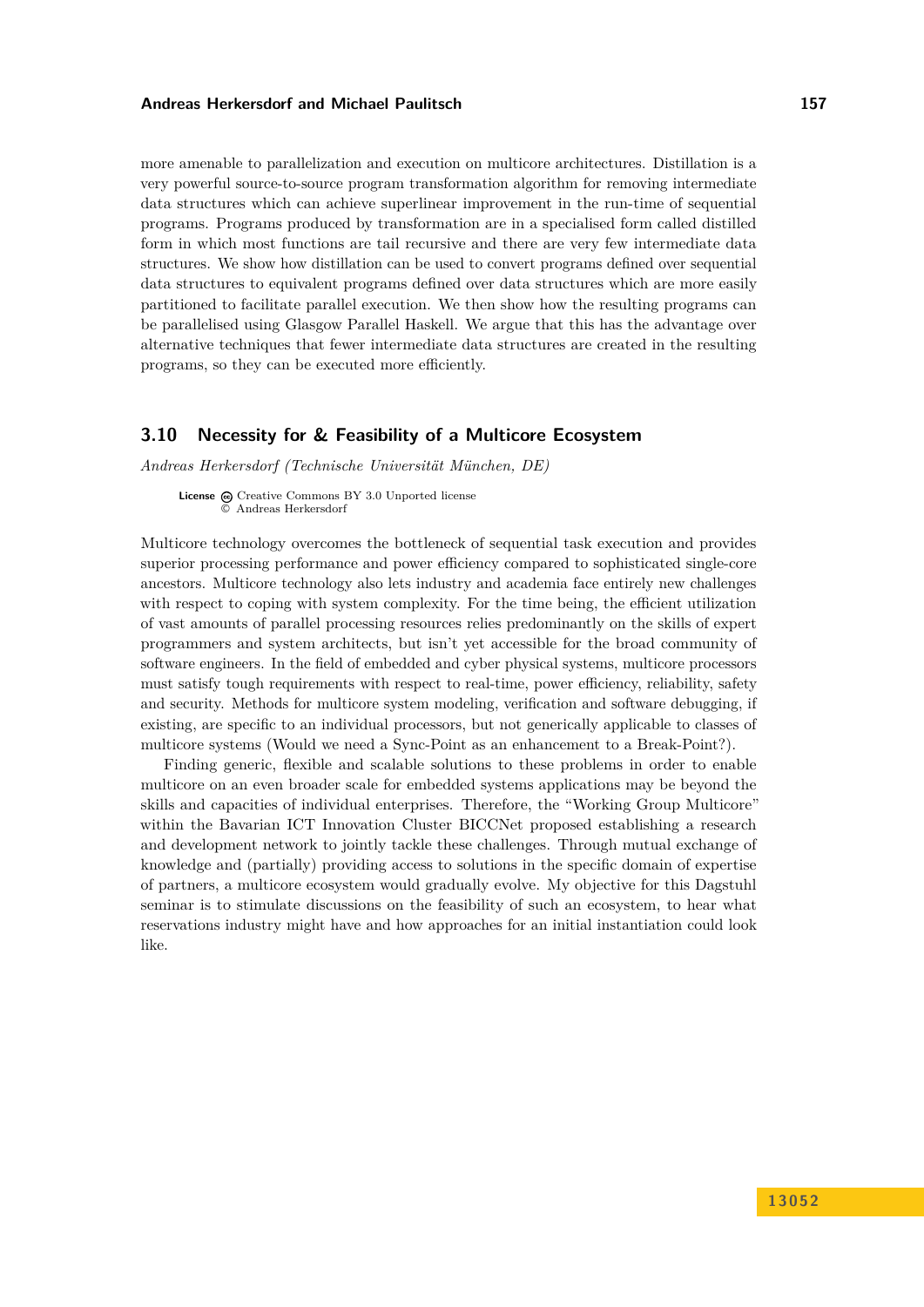### <span id="page-9-0"></span>**3.11 "Heterogeneous Multiprocessing or Just a Bunch of Coprocessors?" – The case for unified programmability**

*Enno Luebbers (Intel GmbH – Feldkirchen, DE)*

**License**  $\textcircled{e}$  [Creative Commons BY 3.0 Unported](http://creativecommons.org/licenses/by/3.0/) license © [Enno Luebbers](#page-9-0)

Heterogeneous multiprocessor systems combine general-purpose processors with specialized (and thus highly efficient) processing units for the acceleration of application-dependent functionality. The increased overall efficiency, however, comes at the cost of programmability, as usually, the application developer needs to be an expert in the respective programming models for the individual acceleratos (FPGAs, GPUs, DSPs, ...) in order to exploit the heterogeneous elements to their full potential.

Many approaches exist to cover hetereogeneous elements with new or extended existing programming languages and models. In the face of upcoming challenges in embedded systems like openness, extensibility, safety and security requirements and ever-increasing complexity, the questions rises whether there is actually a silver bullet, at least for certain application domains, or if we should look at different programming models which at least allow the integration of heterogeneous parts, developed by domain experts, into heterogeneous applications that fulfill the promise in terms of efficiency that heterogeneous platforms have made.

### <span id="page-9-1"></span>**3.12 Fault-Tolerant Time-Triggered Communication Infrastructure for Multi-Processor Systems-on-a-Chip**

*Roman Obermaisser (Universität Siegen, DE)*

License  $\textcircled{a}$  [Creative Commons BY 3.0 Unported](http://creativecommons.org/licenses/by/3.0/) license © [Roman Obermaisser](#page-9-1)

The ongoing technological advances in the semiconductor industry make MPSoCs more attractive, because uniprocessor solutions do not scale satisfactorily with increasing transistor counts. However, higher integration causes more sensitivity w.r.t. energy variations which requires new fault-tolerance measures to overcome the transient fault rates that have significantly increased. In the transient tolerant time-triggered system-on-chip architecture, fault-tolerance mechanisms for application components, communication interfaces and the time-triggered network-on-a-chip are introduced. In addition, a fault injection framework was developed to compare state-of-the-art integrated architectures (e.g., hypervisors such as XtratuM) and the transient tolerant time-triggered system-on-chip architecture. Experiment evaluations have provided evidence for the reliability of the architecture in the presence of soft-errors.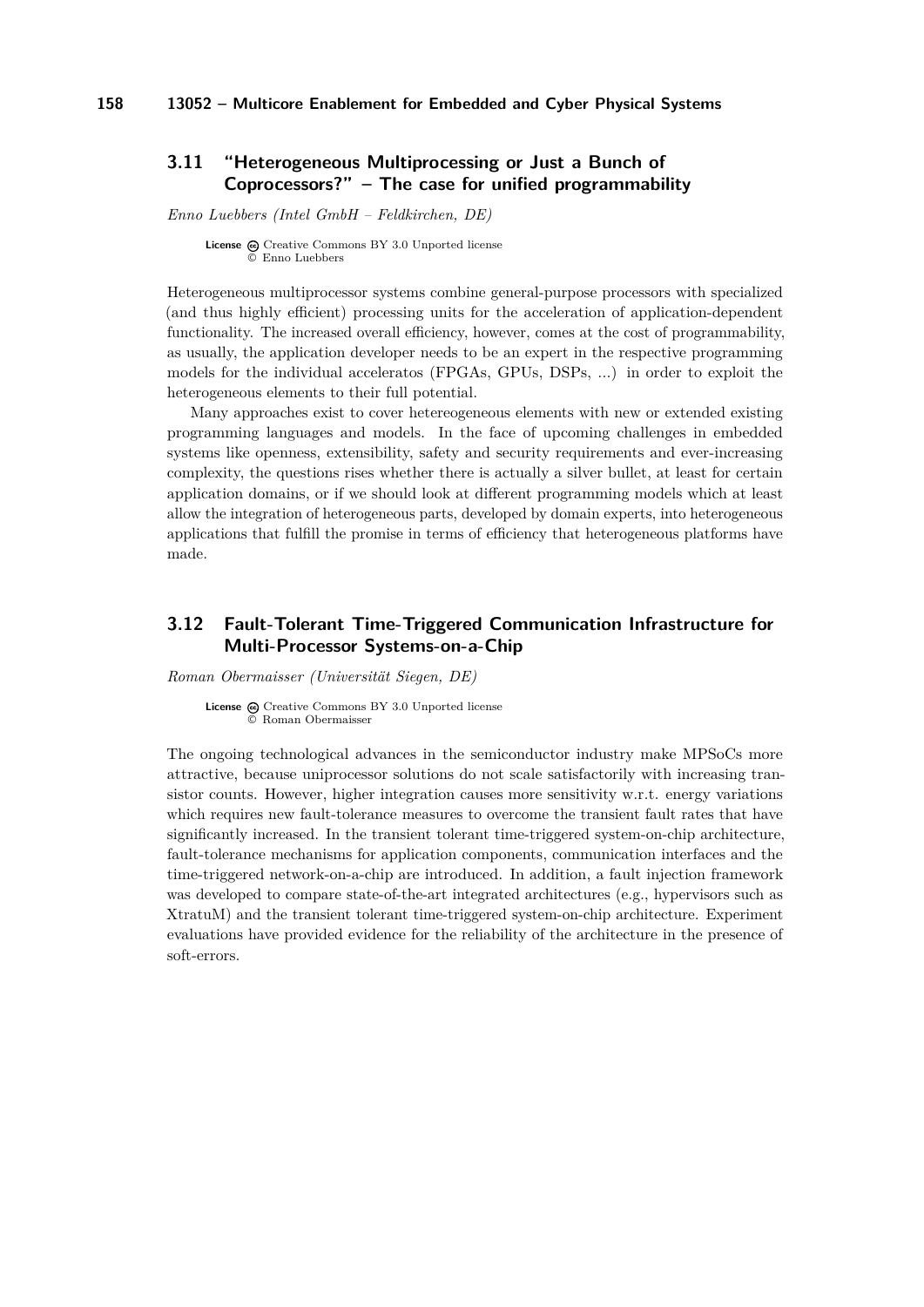### <span id="page-10-0"></span>**3.13 Multi-Core in Avionics – On Problems and One Technical Approach Monitoring-Based Shared Resource Separation for Commercial Multi-Core System-On-Chip**

*Michael Paulitsch (EADS – München, DE)*

**License**  $\omega$  [Creative Commons BY 3.0 Unported](http://creativecommons.org/licenses/by/3.0/) license © [Michael Paulitsch](#page-10-0)

Multi-core computer architectures are the first choice in consumer electronics. Their performance and power efficiency are also attractive features for safety-critical applications, as in avionics. But increased integration and optimizations for average case performance poses challenges when deploying them for such domains. In the Dagstuhl presentation, we first present visions and problems of multi-core processors. In an exemplary approach towards solving a specific solution, we focus on the problems of temporal indeterminism and fault containment introduced by shared resources such as network on chip and shared memory. Pursuing previous work that quantified the impact of concurrent usage of shared resources, targeting the integration of mixed-criticality applications on the same platform, we propose a partitioning approach to control those interferences. We present a partitioning concept, which is further used to develop a modified worst-case analysis for multi-core processors. For evaluation we use representative benchmarks of the EEMBC Autobench benchmark suite on the Freescale 8-core PowerPC P4080.

### <span id="page-10-1"></span>**3.14 Talk on ARTEMIS Project RECOMP**

*Michael Paulitsch (EADS – München, DE)*

**License**  $\textcircled{e}$  [Creative Commons BY 3.0 Unported](http://creativecommons.org/licenses/by/3.0/) license © [Michael Paulitsch](#page-10-1)

"RECOMP" stands for Reduced Certification Costs Using Trusted Multi-core Platforms and is a European funded project from ARTEMIS JOINT UNDERTAKING (JU). The project started April 1st of 2010 and has a duration of 36 months.

RECOMP research project pretend to form a joint European task force contributing to the European Standard Reference Technology Platform for enabling cost-efficient certification and re-certification of safety-critical systems and mixed-criticality systems, i.e. systems containing safety-critical and non-safety-critical components. The aim is establish methods, tools and platforms for enabling cost-efficient (re-)certification of safety-critical and mixed-criticality systems. Applications addressed are automotive, aerospace, industrial control systems, and lifts and transportation systems.

RECOMP recognizes the fact that the increasing processing power of embedded systems is mainly provided by increasing the number of processing cores. The increased numbers of cores is a design challenge in the safety-critical area, as there are no established approaches to achieve certification. At the same time there is an increased need for flexibility in the products in the safety-critical market. This need for flexibility puts new requirements on the customization and the upgradability of both the non- safety-critical and safety-critical parts. The difficulty with this is the large cost in both effort and money of the re-certification of the modified software-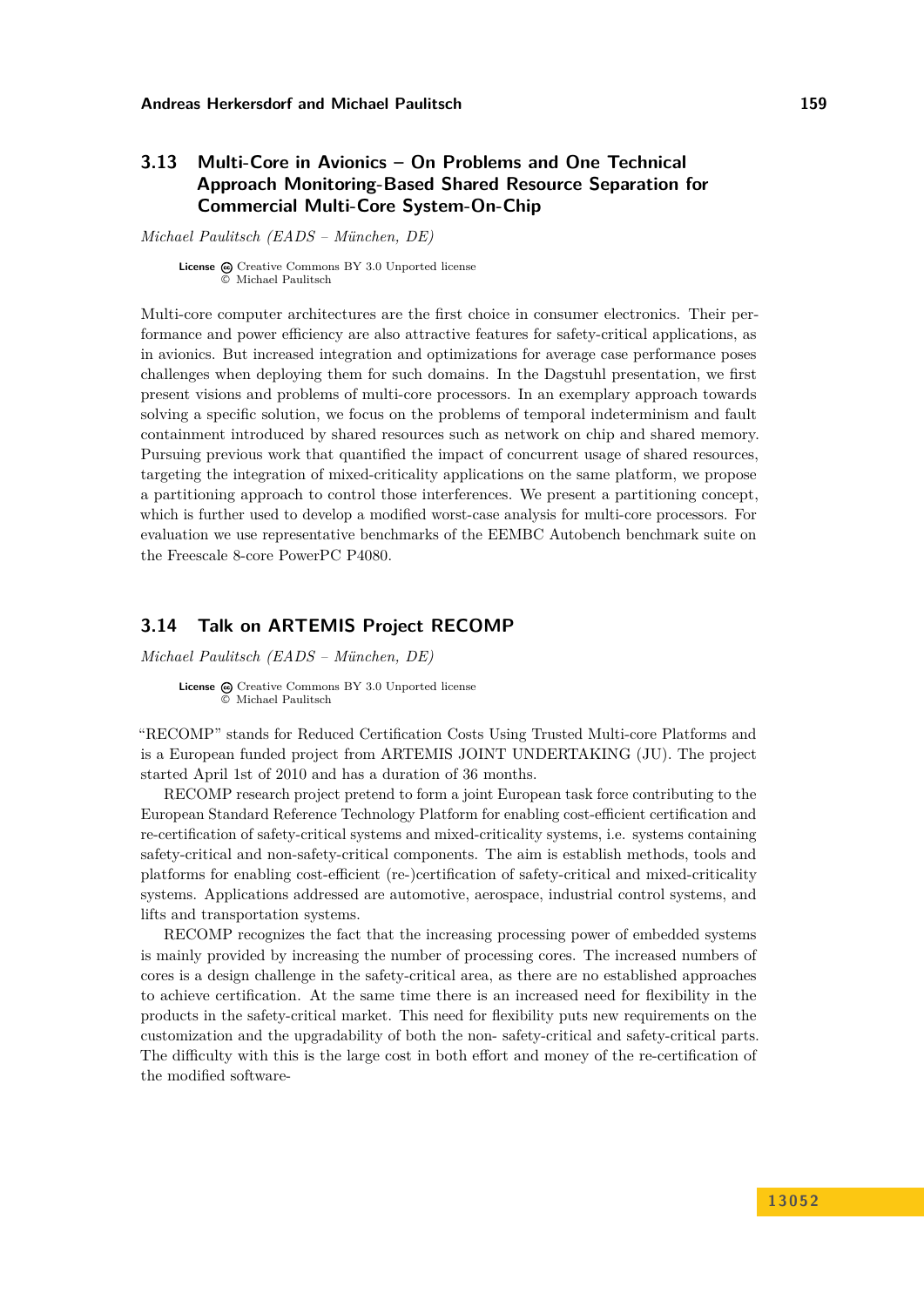### <span id="page-11-0"></span>**3.15 Talk on German Project ARAMiS – Automotive, Railway, and Avionics Multi-Core Systems**

*Michael Paulitsch (EADS – München, DE)*

License  $\textcircled{c}$  [Creative Commons BY 3.0 Unported](http://creativecommons.org/licenses/by/3.0/) license © [Michael Paulitsch](#page-11-0)

ARAMiS (Automotive, Railway and Avionic Multicore Systems) aims at the development of concepts for multi-core processors in automotive, railway and avionics to reach a gain in safety, comfort and efficiency. In current aircrafts or cars only single-core processors are used since only their functionality can be certified according to domain specific safety-standards. But these singe-core architectures cannot reach the performance needed for future applications and are getting obsolete. To develop efficient multi-core architectures several research institutions and manufacturers from the automotive, railway, and avionics domain, their suppliers as well as hardware and software producers are working together in the ARAMiS project.

The project involves the following partners: AbsInt, Airbus, Audi, BMW, Bosch, Cassidian, Continental, Daimler, Diehl, EADS, Freescale, Infineon, Intel, Liebherr, OpenSynergy, Symta Vision, Vector, Wind River and various research institutions (Technische Universität München, Technische Universität Braunschweig, Karlsruher Institut für Technologie, Universität Stuttgart, Technische Universiät Kaiserslautern, Christian-Albrechts-Universität zu Kiel, Universität Paderborn, Fraunhofer IESE AISEC, Offis, Fortiss).

### <span id="page-11-1"></span>**3.16 Fine grained process migration for MPSoCs**

*Sri Parameswaran (UNSW – Syndey, AU*

License  $\bigcirc$  [Creative Commons BY 3.0 Unported](http://creativecommons.org/licenses/by/3.0/) license © [Sri Parameswaran](#page-11-1)

Process migration (PM) is a method used in Multi-Processor System on Chips (MPSoCs) to improve reliability, reduce thermal hotspots and balance loads. However, existing PM approaches are limited by coarse granularity (i.e. can only switch at application or operating systems boundaries), and thus respond slowly. Such slow response does not allow for fine control over temperature, nor does it allow frequent migration which is necessary in certain systems.

In this work, we showcase Thor, an approach which is a fine-grained reliable PM scheme, for Embedded MPSoCs, to overcome the limitations of existing PM approaches. Our approach leverages custom instructions to integrate a base processor architecture, with PM functionality. We have proposed three schemes, Thor-BM (migration at basic block boundaries), Thor-BM/CR (migration at basic block boundaries with checkpoint and recovery), and ThorIM/CR (migration at instruction level with checkpoint and recovery). Our main motivation is to realize a fine-grained PM approach beneath the OS level within the local processor architecture. Performing locally, and without the use of the OS, results in short initiation Time. If such a scheme were to be implemented, then this would let Dynamic Thermal Management techniques (especially those with policies relying on frequent task migrations, improve overall performance while maintaining low peak temperatures. Such a scheme would allow for a fast process migration in the presence of faults. It is also possible for fast load balancing scenarios to take place. Our experiments show that the execution time overhead is less than 2%, while the additional area cost and power consumption costs are approximately 50% (excluding main memories, which if taken into account would substantially decrease this overhead). The average migration time cost is just 289 cycles.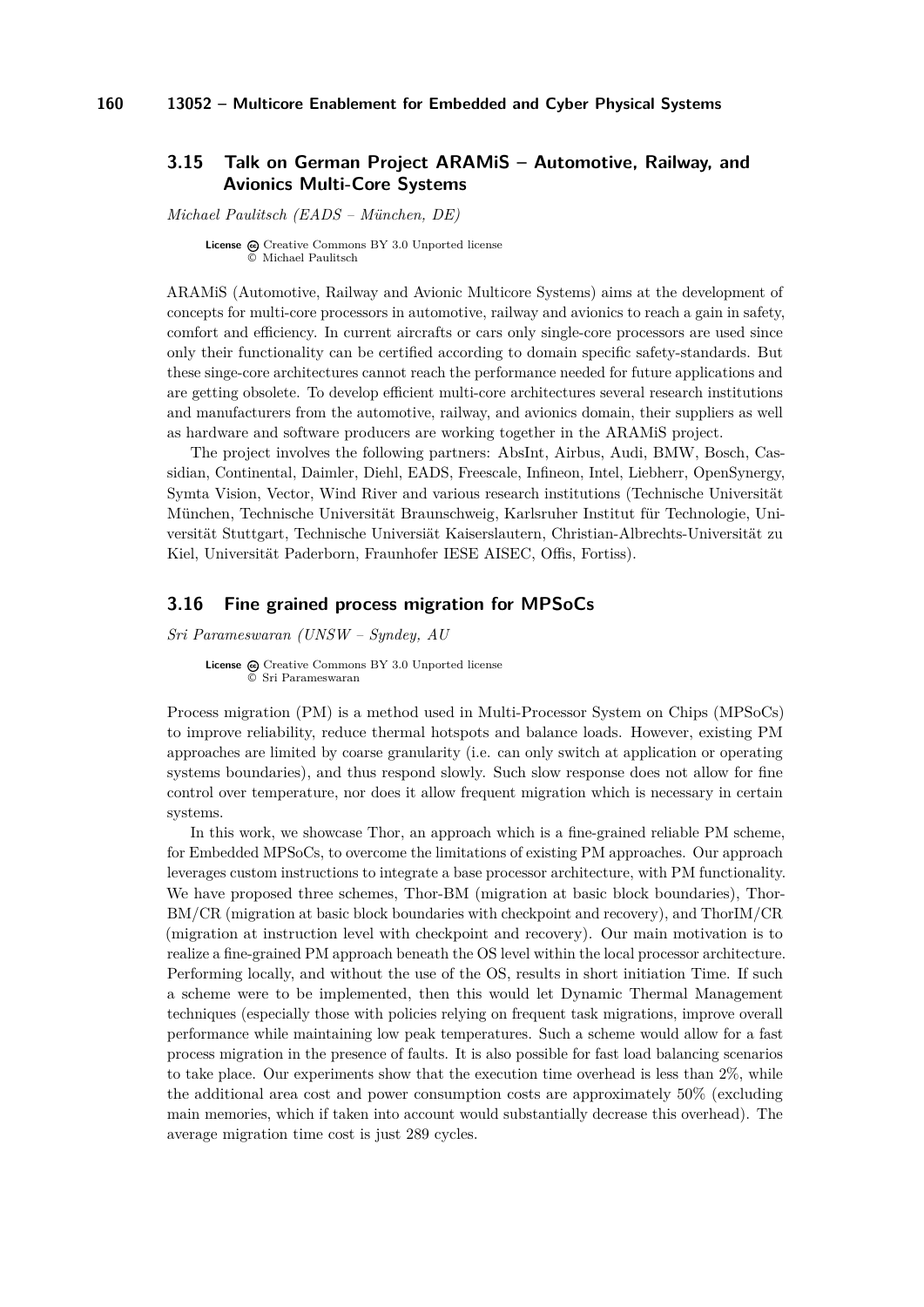### <span id="page-12-0"></span>**3.17 Task Mapping for Manycore-based Embedded Real-Time Systems**

*Stefan M. Petters (ISEP-IPP – Porto, PT)*

**License**  $\textcircled{e}$  [Creative Commons BY 3.0 Unported](http://creativecommons.org/licenses/by/3.0/) license © [Stefan M. Petters](#page-12-0) **Joint work of** Nikolic, Boirslav; Petters, Stefan M.; **Main reference** [B. Nikolic, S.M. Petters, "Application Mapping In NoC-Based Many-Cores," Technical Report,](http://www.cister.isep.ipp.pt/docs/733/) [HURRAY-TR-121201, 2012.](http://www.cister.isep.ipp.pt/docs/733/) **URL** <http://www.cister.isep.ipp.pt/docs/733/>

Manycores-based processors are clearly on the agenda for their eventual deployment in embedded systems. While the widespread usage of manycores is still a few years into the future, it is worth spending now some effort in considering implications and requirements for this deployment. A current research activity in the area of operating systems for such processors is the Barrelfish OS. Barrelfish operates on a limited migrative model, where a task can only migrate within a subset of cores. Within the talk, various challenges in the mapping process have been discussed, when it comes to the communication within the dispatcher entities of an application, as well as between applications. In particular the notion of proxies to simplify the analysis process of the communication delay has been introduced. Since an exhaustive search for feasible mappings is of exponential complexity, the talk presented a heuristic, which allowed via one parameter to control the mapping complexity and via another parameter, the greediness of high priority applications when it comes to chip area. A set of experiments showcase the complexity of the approach, as well as the impact of the two parameters on the mapping result.

### <span id="page-12-1"></span>**3.18 Sustainable Development of Software in the Multi-Core Age**

*Matthias Pruksch (sepp.med – Röttenbach, DE)*

License  $\textcircled{a}$  [Creative Commons BY 3.0 Unported](http://creativecommons.org/licenses/by/3.0/) license © [Matthias Pruksch](#page-12-1)

In order to benefit from progress in hardware, software development faces a paradigm change to parallelism. The impact is even more important, since life-cycle of software is much longer than that of hardware: investments in software last for decades. In addition, software now plays a crucial role for system design. Model based methods for development and quality assurance show the prospect to master the increasing complexity of such systems. Notably, if you are working in a context of products that have to be certified.

### <span id="page-12-2"></span>**3.19 Chances and risks for security in Multicore processors**

*Georg Sigl (Technische Universität München, DE)*

License  $\textcircled{c}$  [Creative Commons BY 3.0 Unported](http://creativecommons.org/licenses/by/3.0/) license © [Georg Sigl](#page-12-2)

The main security challenges in future systems in the application areas such as automotive, transport, industry automation, health care, smart grid are:

- Security for 10 and more  $(30)$  years.
- Secure autonomous interaction of heterogeneous machines (M2M).
- Protection against manipulation and misuse.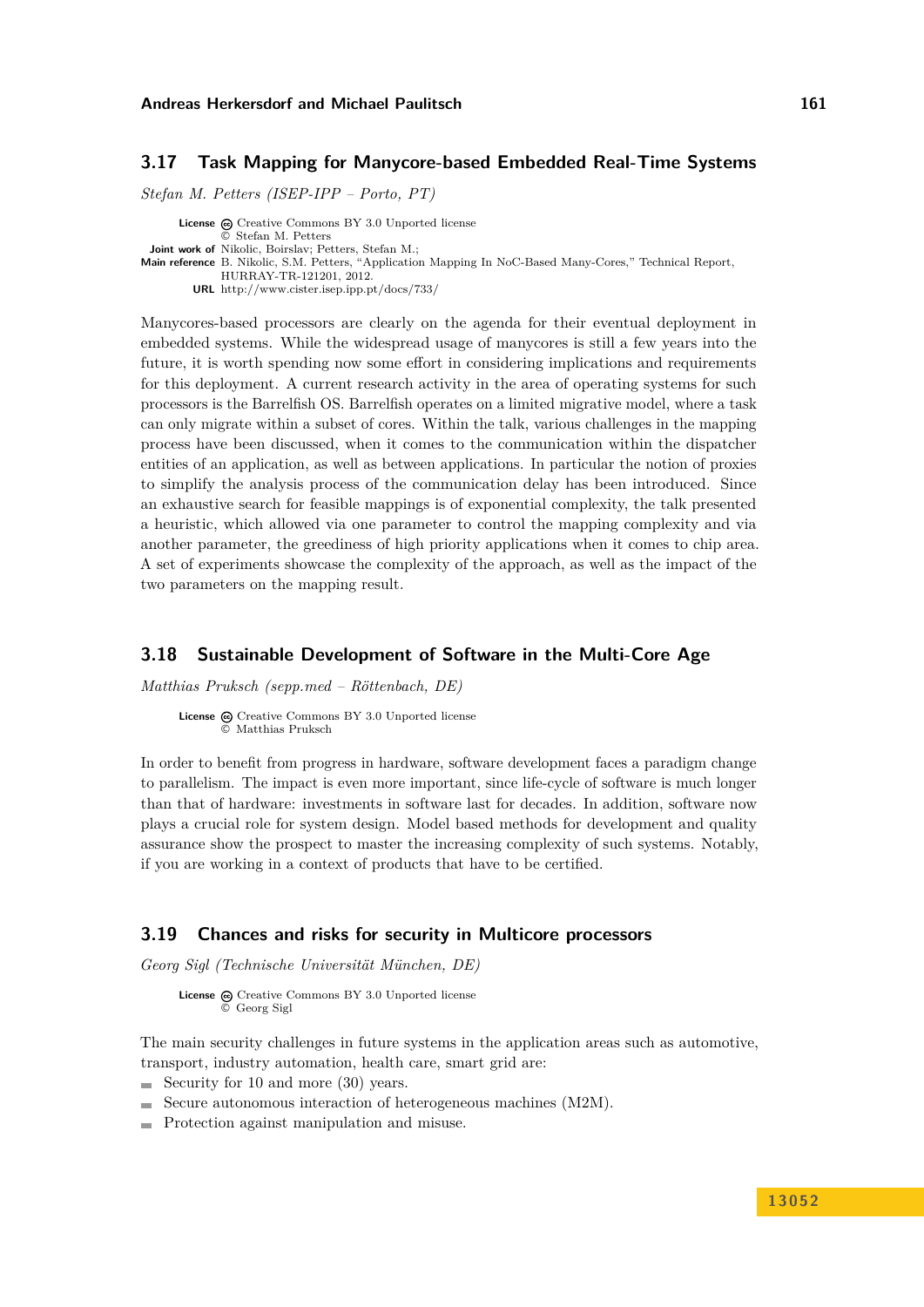- Fulfilling security requirements while keeping real time requirements.
- Consider resource limitations.
- Managing increasing complexity in embedded systems.
- Protection of intellectual property (hardware and software) in embedded systems against counterfeiting.
- Support of adaptation of cyber physical systems through securely adaptable embedded  $\mathbf{r}$ systems.

In order to fulfill these requirements in the future, secure elements will be integrated in the systems in order to provide security services while still being resistant even against hardware attacks. Hardware attacks can be classified into probing attacks, which try to extract information out of a chip by probing internal signals or by forcing values. Side channel attacks observe power consumption or electromagnetic radiation and fault attacks inject faults into the chip, e.g. through spikes on the current supply or light. Examples for systems with secure elements are cars with secure elements as investigated in the German funded project SEIS, the smart meter gateway solution as specified by the German BSI (Bundesamt für Sicherheit in der Informationstechnik) or mobile phones with up to three secure elements, the SIM a secure element soldered in the phone for NFC payment and a SD-card with secure element provided by a bank.

In multicore systems we have alternative solutions for solving security problems which are nowadays solved with a secure element. In order to detect fault attacks a very proper means is redundancy, which can be implemented in multicore systems very well. Security critical tasks can be parallelized and the results can be checked afterwards for correctness. A very good countermeasure against side channel attacks is randomization, which increases the effort for the attacker to observe critical operations. In multicore systems the execution of tasks is randomized by default and can be even increased by actively assigning parts of tasks to different core s with changing degrees of parallelization. Another way to counteract side channel attacks is the implementation of secret sharing schemes which avoid the use of a complete secret key on one core but distribute it to many cores. Separation is another important security measure, which may be easier on multicores as long as the underlying architecture supports that. If there are too many shared resources this could however be also a security risk. With multicores it may be even possible to assign the role of a secure element flexibly to one or more of the standard cores, which the responsibility to monitor the behavior of the system and to provide security services.

Multicores enable creation of much more complex systems than today's processors. Increasing complexity usually increases the risk of vulnerabilities like denial of service, undetected malware, or buffer overflows. The reason for these vulnerabilities is resource sharing, lack of monitoring or control and badly separated software. Another risk is sid e channel attacks which may be executed on multicore systems through software which is executed on the same system on chip.

Overall multicore may offers opportunities to improve the security of embedded systems, where we have currently a lot of open and un solved problems.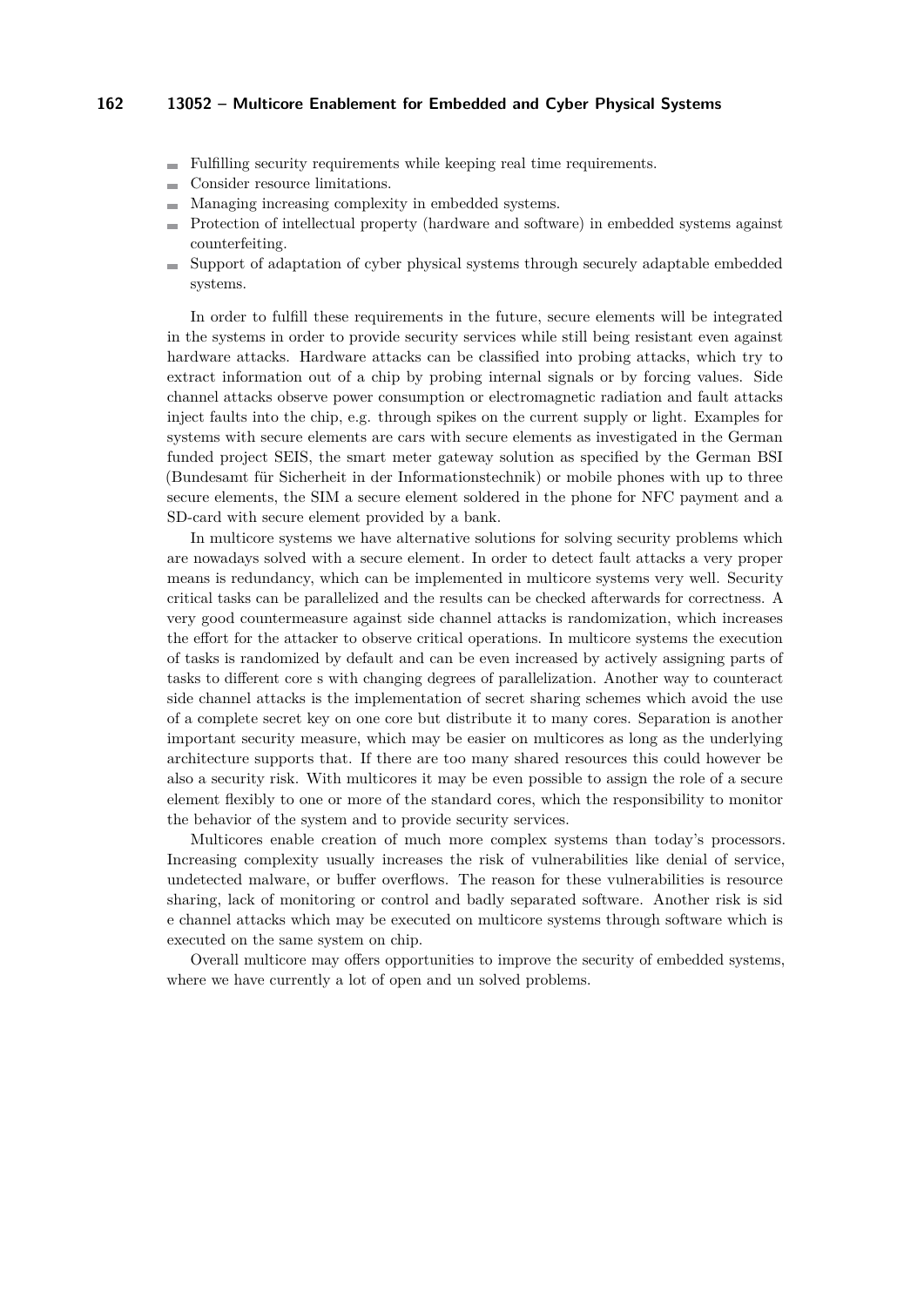### <span id="page-14-0"></span>**3.20 Isolation of Cores to Support Development of Mixed Critical Systems**

*Claus Stellwag (Elektrobit Automotive – Erlangen, DE)*

**License**  $\textcircled{c}$  [Creative Commons BY 3.0 Unported](http://creativecommons.org/licenses/by/3.0/) license © [Claus Stellwag](#page-14-0)

The major issue when using multi-core controller in embedded devices is the huge amount of legacy code developed in former times. This code is normally well suited ("proven in use") but not aware of execution parallelism and therefore cause problems when being executed on multi-core controller. Reasons for this behavior are: fast interrupt locks, implicit communication (e.g. activation order of threads) or cooperative scheduling (thus avoiding the use of explicit locks for shared resources) among others. Additionally new requirements have to be considered in the design (e.g. minimize energy consumption) and the use of standards is forced (AUTOSAR). If safety relevant software has to be executed on the same device with standard QM (or legacy) software the designer has to make sure that the safety part is not influenced from non-safety parts.

One common idea when migrating software from single to multi-core is to perform a redesign and split up threads to the different cores. Experience showed that this is possible but causes lot of work, e.g. all implicit communication or locking have to be considered and sometimes must be made explicit. Also the proof that the new partitioning of the redesign is free of errors is difficult - especially from the safety viewpoint. Therefore a different approach is presented here.

Central idea is to focuses on the separation and isolation of cores. This means that existing applications should not be split but kept together. Still multiple applications can run on one device, but each one mapped to its own core. Communication between the cores shall be minimized in order to get the maximum performance. Safety applications get with this mapping their own core and (if the hardware supports isolation) can be completely protected from non-safety software. One controller family which supports this is the Infineon AURIX. On this chip the cores and their RAM can be configured in way that only read but no write access from other cores is possible.

As an example just consider an AUTOSAR system where normally the safety and nonsafety applications (SWCs) can be separated, but all the basic software is shared. This means that all basic software must be developed according the related safety standard. If isolation is used one core can use a standard AUTOSAR system with all the non-safety code. The other core can be used for safety related software only. If required a core-to-core communication module can offer an exchange mechanism between the cores. The safety core might also need some basic software, but typically the amount of such modules for safety is very low. In general it is always better to limit the amount of safety related software to handle the complexity. Within one EU funded project (RECOMP) Elektrobit implemented this isolation approach for the AURIX. The implementation was used by Delphi (automotive supplier) to demonstrate an electrical steering column lock. The demonstrator showed that the isolation method works.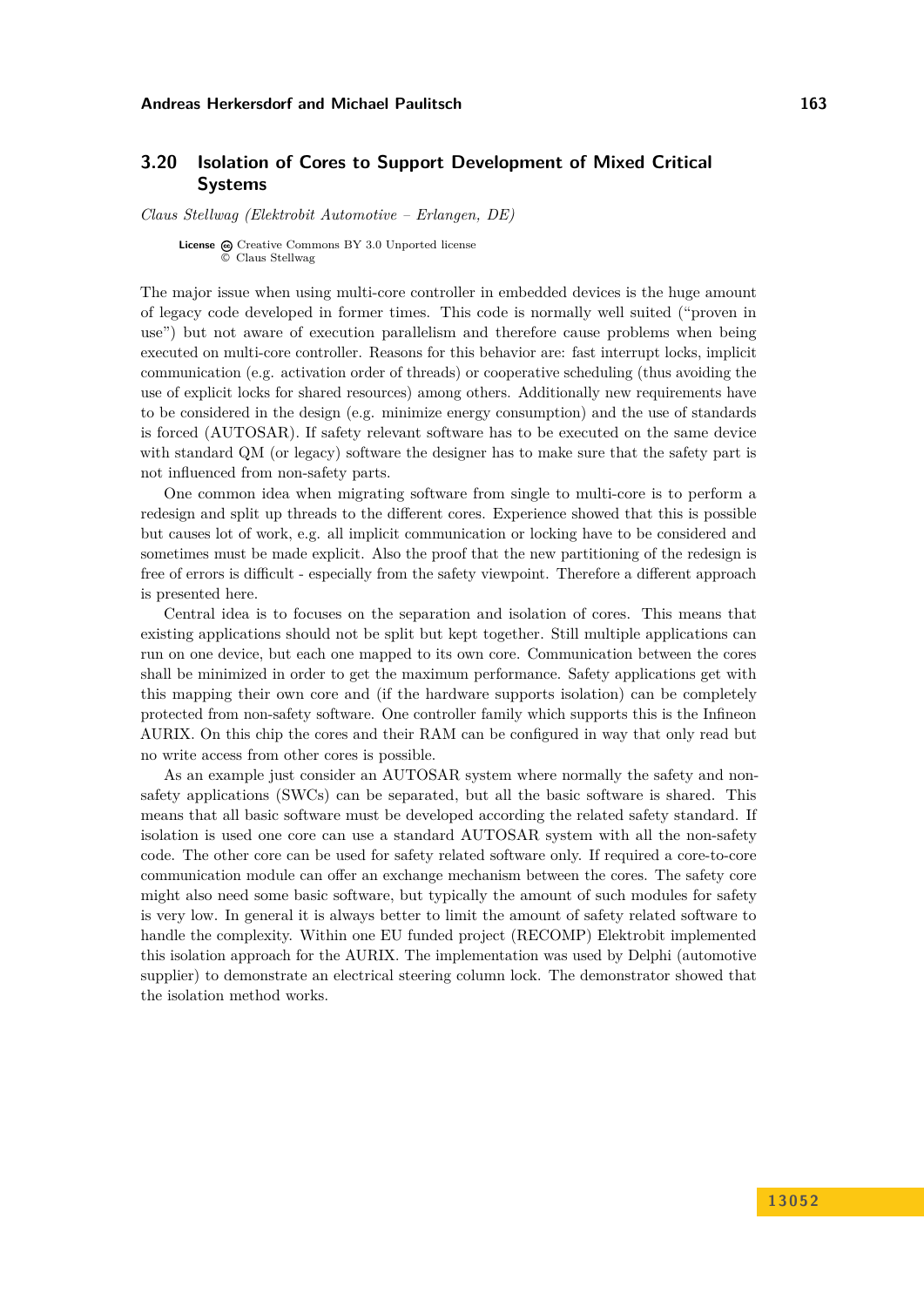### <span id="page-15-0"></span>**3.21 Safe(r) Loop Computations on Multi-Cores**

*Jürgen Teich (Universität Erlangen-Nürnberg, DE)*

**License**  $\odot$  [Creative Commons BY 3.0 Unported](http://creativecommons.org/licenses/by/3.0/) license

**Main reference** [J. Teich, W. Schröder-Preikschat, A. Herkersdorf, "Invasive Computing - Common Terms and](http://arxiv.org/abs/1304.6067v1) [Granularity of Invasion," arXiv:1304.6067v1 \[cs.OS\]](http://arxiv.org/abs/1304.6067v1) **URL** <http://arxiv.org/abs/1304.6067v1>

The necessity of satisfaction of non-functional constraints such as guaranteed data processing throughputs, deadline reactive processing or safety properties on the correctness of computational results is of utmost importance for the successful introduction of multi-core technology in many future embedded system products.

In this visionary introduction, we treat the problem of architectures, methods and tools that allow a developer to specify a certain safety level for a quite general and important class of loop computations. Loop programs are known to be quite amenable to parallel processing and are typically also quite scalable. However, no existing work is known to us how to make loop computations safe so to guarantee the correctness of the corresponding computed results of a loop program at run-time.

In this realm, we propose first ideas how, dependent on a specified safety level, the core allocation might be properly controlled for allowing concepts such as DMR and TMR known for single processor systems to loop computations on multi-cores including the way how deterministic voting may be efficiently implemented on a class of domain-specific multi-core architectures called tightly-coupled processor arrays (TCPAs).

We conclude how these concepts of redundant in-sync loop computations might be nicely supported by the recent parallel computing concept of invasive computing.

### <span id="page-15-1"></span>**3.22 parMERASA- Multi-Core Execution of Parallelised Hard Real-Time Applications**

*Theo Ungerer (Universität Augsburg, DE)*

License  $\textcircled{c}$  [Creative Commons BY 3.0 Unported](http://creativecommons.org/licenses/by/3.0/) license © [Theo Ungerer](#page-15-1) **URL** <http://www.parmerasa.eu/>

Providing higher performance than state-of-the-art embedded processors can deliver today will increase safety, comfort, number and quality of services, while also lowering emissions as well as fuel demands for automotive, avionic and automation applications. Such a demand for increased computational performance is widespread among European key industries. Engineers who design hard real-time embedded systems in such embedded domains express a need for several times the performance available today while keeping safety as major criterion. A breakthrough in performance is expected by parallelising hard real-time applications and running them on an embedded multi-core processor, which enables combining the requirements for high-performance with time-predictable execution.

The talk will discuss preliminary results of the EC FP-7 project parMERASA (Multi-Core Execution of Parallelised Hard Real-Time Applications Supporting Analysability, started Oct. 1, 2011). The project targets timing analysable systems of parallel hard real-time applications running on a scalable and predictable multi-core processor with up to 64 cores. We target in particular future complex control algorithms by parallelising hard real-time

<sup>©</sup> [Jürgen Teich](#page-15-0)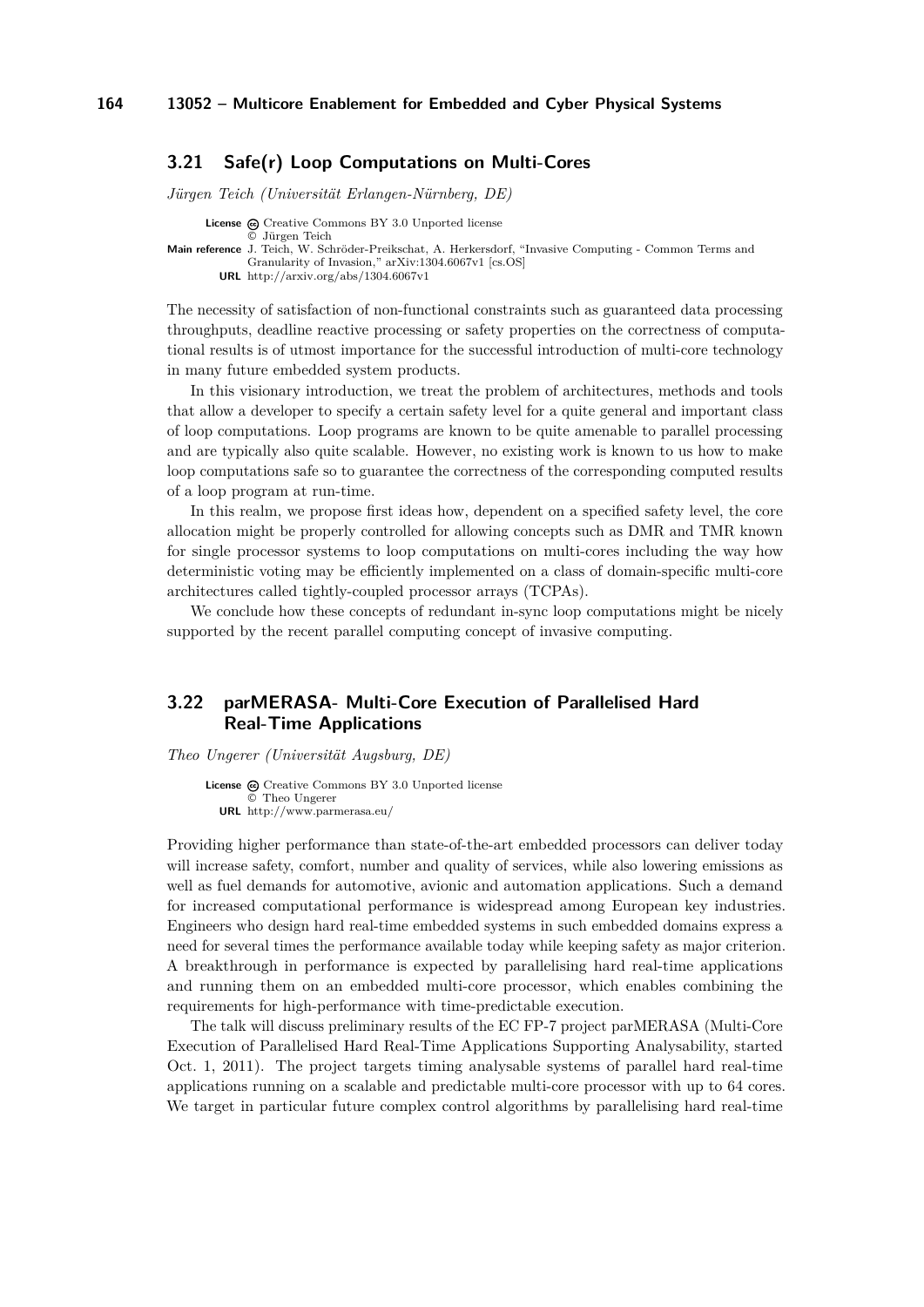application programs to run on multi-/many-core processors. Application companies of avionics, automotive, and construction machinery domains cooperate with tool developers and multi-core architects to reach the project objectives.

### <span id="page-16-0"></span>**3.23 OpTiMSoC – An Open Source Experimentation Platform for Multicore**

*Stefan Wallentowitz (Technische Universität München, DE)*

License  $\textcircled{c}$  [Creative Commons BY 3.0 Unported](http://creativecommons.org/licenses/by/3.0/) license © [Stefan Wallentowitz](#page-16-0) **Joint work of** Stefan Wallentowitz, Philipp Wagner, Michael Tempelmeier, Thomas Wild, Andreas Herkersdorf **Main reference** [S. Wallentowitz, P. Wagner, M. Tempelmeier, T. Wild, A. Herkersdorf, "Open Tiled Manycore](http://arxiv.org/abs/1304.5081v1) [System-on-Chip," arXiv:1304.5081v1 \[cs.AR\].](http://arxiv.org/abs/1304.5081v1) **URL** <http://arxiv.org/abs/1304.5081v1>

Future System-on-Chip will integrate an increasing amount of processing elements. Tiled manycore System-on-Chip are a promising approach to organize future platforms. In such platforms a Network-on-Chip connects "tiles" of processing elements, memories and I/O, often as a mesh. For example Intel has presented the "Single Chip Cloud Computer".

Research of such platforms and especially prototyping rely on building such a platform or is bound to simulation. At LIS we develop a framework for prototyping of such tiled manycore System-on-Chip: Open Tiled Manycore System-on-Chip (OpTiMSoC). It is based on open source components and itself freely available. Essential elements and target platforms are part of the library and a platform generator tool is in development to allow for fast creation and implementation of platforms.

This talk gives an overview of OpTiMSoC and presents the current status and roadmap of the project.

### <span id="page-16-1"></span>**3.24 Efficient observation of Multicore SoCs**

*Alexander Weiss (Accemic GmbH* & *Co. KG – Kiefersfelden, DE)*

License  $\textcircled{a}$  [Creative Commons BY 3.0 Unported](http://creativecommons.org/licenses/by/3.0/) license © [Alexander Weiss](#page-16-1)

Comprehensive observability of multicore System-on-Chip (SoC) is the basis for efficient debugging, especially for the analysis of root causes of non-deterministic failures. Furthermore, it is also important for the detection of race conditions, the measurement of WCET, cache and memory layout optimization as well as different kinds of coverage measurements. Solutions for multicore SoC observation can be rated by the completeness of accessible information, which includes executed instructions, clock cycle accurateness, data access (value, address, direction), cache and bus operations. This information should be captured in parallel for multiple CPUs and other bus masters. Observation should be long-time, non-intrusive, available in real-time and applicable for mass-produced SoCs. By using multicore SoCs the traditional computation-centric observation strategy of single core SoCs has to be amended by communication-centric observation. Today's solutions are software instrumentation and embedded trace, both with limitations especially in the multicore area. The bottleneck is the required bandwidth for trace data output, which increases superlinear with the number of CPU cores. With hidICE a new observer based approach for full visibility of internal states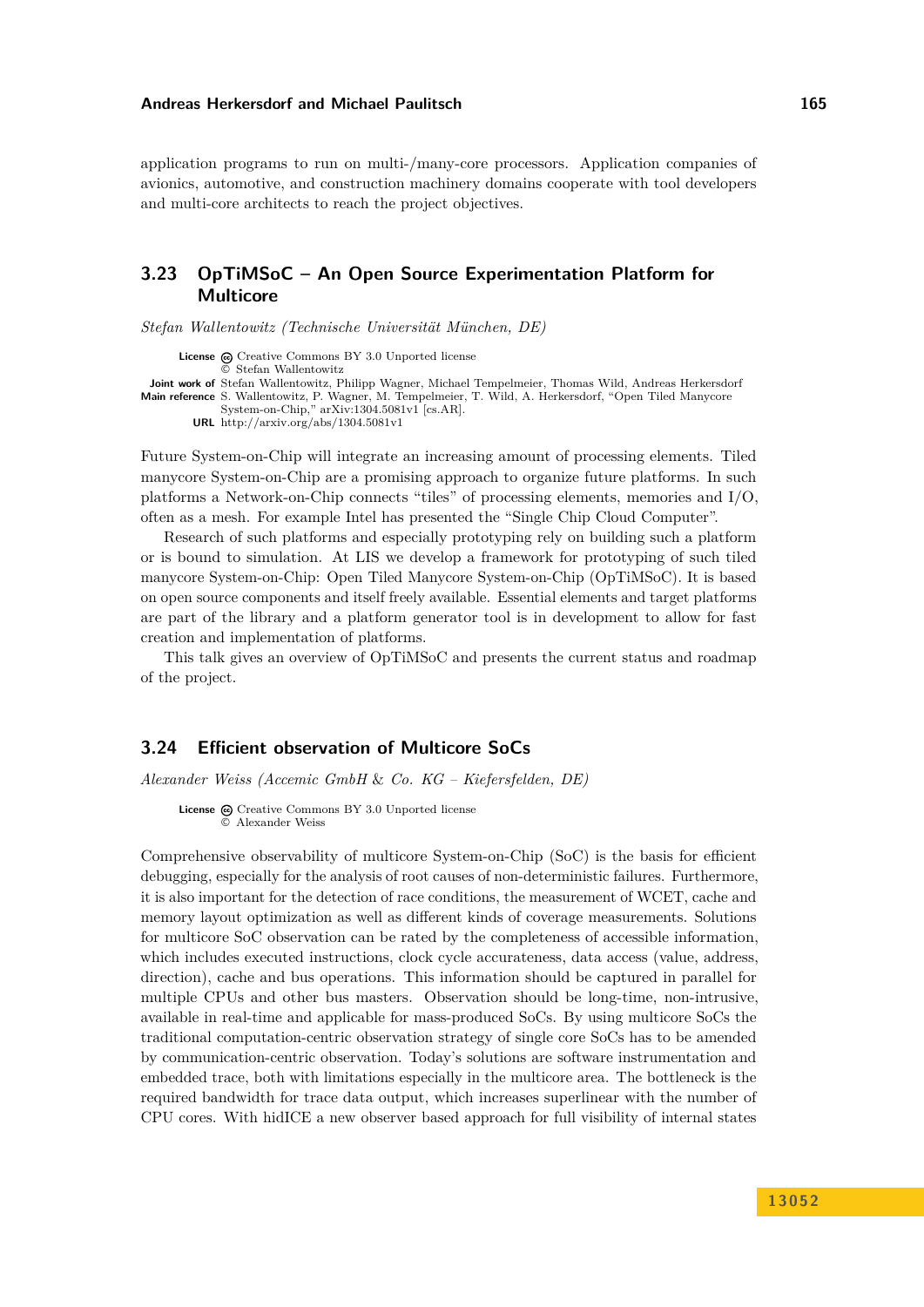of multicore SoCs was developed. The fundamental idea behind hidICE is to equip the SoC with a facility that allows the synchronization with an external emulator. Thus, only data is communicated from the SoC to the emulator that is required to reconstruct all internal data and the program flow. All other system responses are defined by the program code. The advantage of this approach is the fact, that in most cases the bandwidth required for synchronization is significantly lower than the bandwidth required for traditional trace data output. The emulation provides full access to all internal CPU and bus states, including CPU register trace or bus trace with the deep view as known from a logic state analyzer. The hidICE approach was evaluated for different CPU architectures, including a LEON3 based multicore system. This implementation requires a very low gate count and provides full, real-time, continuous, and concurrent observation of all CPU cores. Another challenge in multicore SoC observation is an efficient strategy to handle the huge amount of trace data, accessible from multicore SoCs. The traditional offline analysis has to be complemented and replaced by online analysis approaches, such as runtime verification.

### <span id="page-17-0"></span>**3.25 Many cores – many problems**

*Reinhard Wilhelm (Universität des Saarlandes, DE)*

**License**  $\textcircled{e}$  [Creative Commons BY 3.0 Unported](http://creativecommons.org/licenses/by/3.0/) license © [Reinhard Wilhelm](#page-17-0)

The embedded-systems industry goes multi-core. The main reason is the good performance per consumed-energy ratio. For time-critical systems, this transition is problematic. No sound and efficient method for the verification of timing constraints of embedded systems executed on multi-core platforms exists. This problem is difficult and can not solved by the established methods due to the interference on shared resources. There is a proposed method for timing analysis: 1. analyze an application by established single-core methods assuming that the access to shared resources happens instantaneously, then 2. add a safe bound on the delays of all accesses as indicated by a given abstraction of the access behavior of all co-running applications.

Current core designs do not allow this approach since they are not timing compositional. In addition, the currently used abstractions seem to be too coarse as to allow precise bounding of access delays. The MULCORS report, Use of Multicore Processors in airborne systems, submitted by Thales Avionics to the European Aviation Safety Agency is considered a document of capitulation in the face of the problem. It recommends to use measurementbased, unsound methods for timing verification of safety-critical and mixed-critical avionics systems implemented on COTS multi-core architectures. They ignore both the state of the art in single-core timing analysis as well as fundamental problems of measurement-based approaches. For example, they recommend using corrective factors to unsafe measurementbased WCET estimations based on an identification of worst-case perturbances, ignoring the high likelihood of domino effects on such architectures.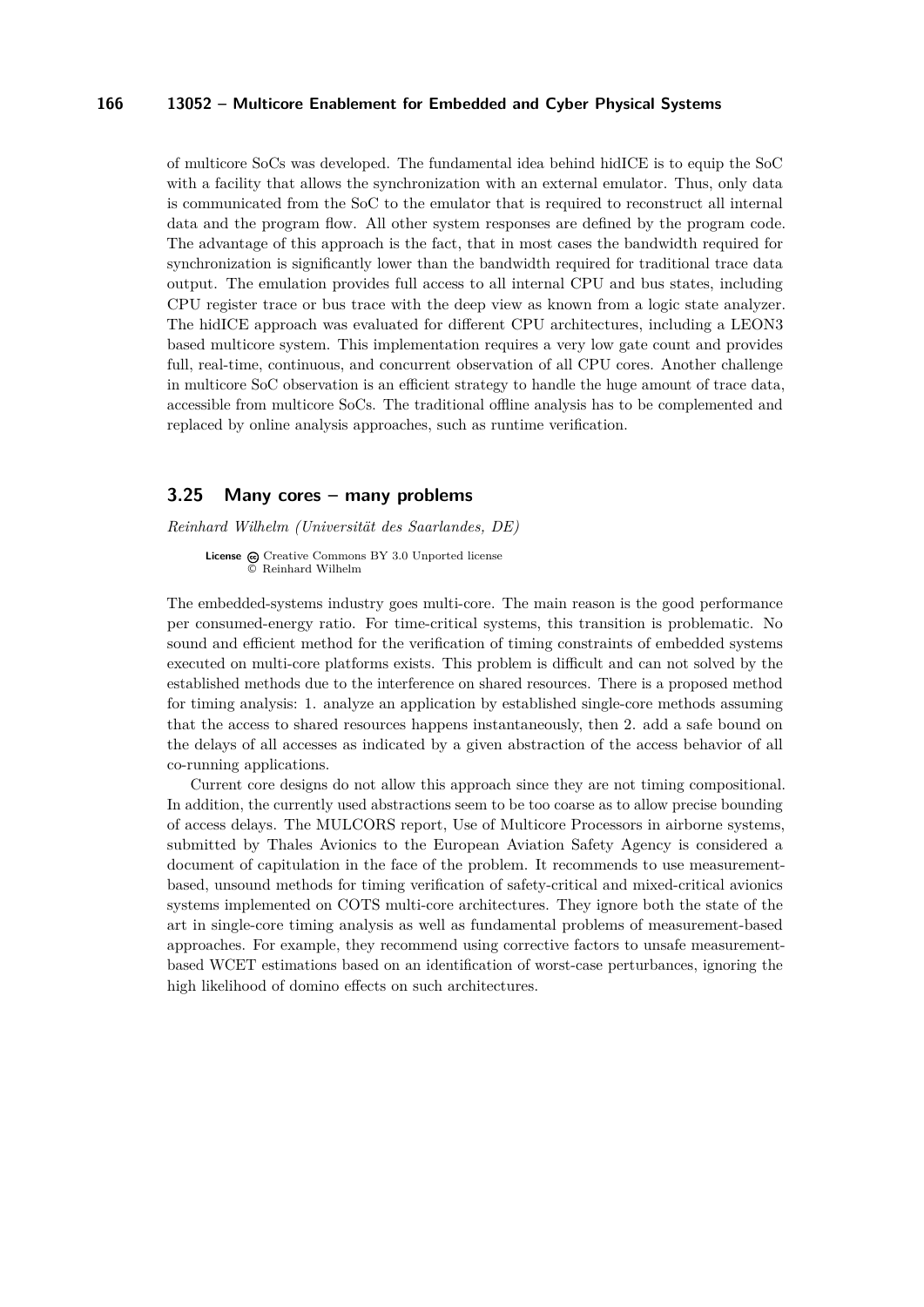### <span id="page-18-0"></span>**3.26 High-level Simulation-based Design Space Exploration on Multicore Virtual Platforms**

*Thomas Wild (Technische Universität München, DE)*

License  $\odot$  [Creative Commons BY 3.0 Unported](http://creativecommons.org/licenses/by/3.0/) license © [Thomas Wild](#page-18-0)

For an efficient simulation based performance assessment, instruction set simulators (ISSs) cannot meet the simulation performance requirements to be applied in the exploration of the macroarchitecture of multicore systems-on-chip (MPSoCs). In order to speed up the exploration it is essential to use more abstract simulation models, which limit the number of simulation events and yet deliver accurate and indicative insights into the architecture to assist the designer in finding an optimal solution.

This talk presents McSim, a SystemC based high level simulation tool, which allows the use of trace driven as well as compiled binary level simulation models. In a trace model, internal structure and functionality of a processor core are abstracted in time interleaved reads and writes, which are replayed and superimposed on the shared resources of the MPSoC architecture. A binary simulation model includes in addition the execution of the functionality, allowing the simulation of flexible input stimuli for the processor. Experiments with various benchmark applications from MiBench and MediaBench show - compared to SimpleScalar ISS – an increase of the simulation performance of a factor of up to 200 and 30, respectively. The maximum error of the two models relative to SimpleScalar are 15% and 10%. Architecture exploration with McSim consists of two phases: A one time generation of either the trace or the binary level model (which includes running the ISS). During the actual exploration phase, in each iteration the trace and binary level models are executed thus profiting from the acceleration compared to the ISS. The adaptation of HW/SW architecture and of task mapping/scheduling for the solution alternative under investigation is done via XML files.

### <span id="page-18-1"></span>**4 Working Groups**

### <span id="page-18-2"></span>**4.1 Specification & Interference**

*Claus Stellwag, Michael Deubzer, and Glenn Farrall*

License  $\bigcirc$  [Creative Commons BY 3.0 Unported](http://creativecommons.org/licenses/by/3.0/) license © [Claus Stellwag, Michael Deubzer, and Glenn Farrall](#page-18-2)

The workgroup focuses on the topics specification and interference but during the discussions also other topics were touched. The following topics (A, B, C) were considered to be most critical for a wide use of multi-core architectures in cyber physical systems.

#### **A) Application Specification**

It is of central importance that an application specification exists which details different aspects of the application design. Especially the document should:

- 1. include all requirements include non-functional ones (e.g. requirements on timing).
- 2. enable legacy code integration and shall explain how this is performed/which rules are applied.
- 3. help to avoid and safely bound interferences on shared resources.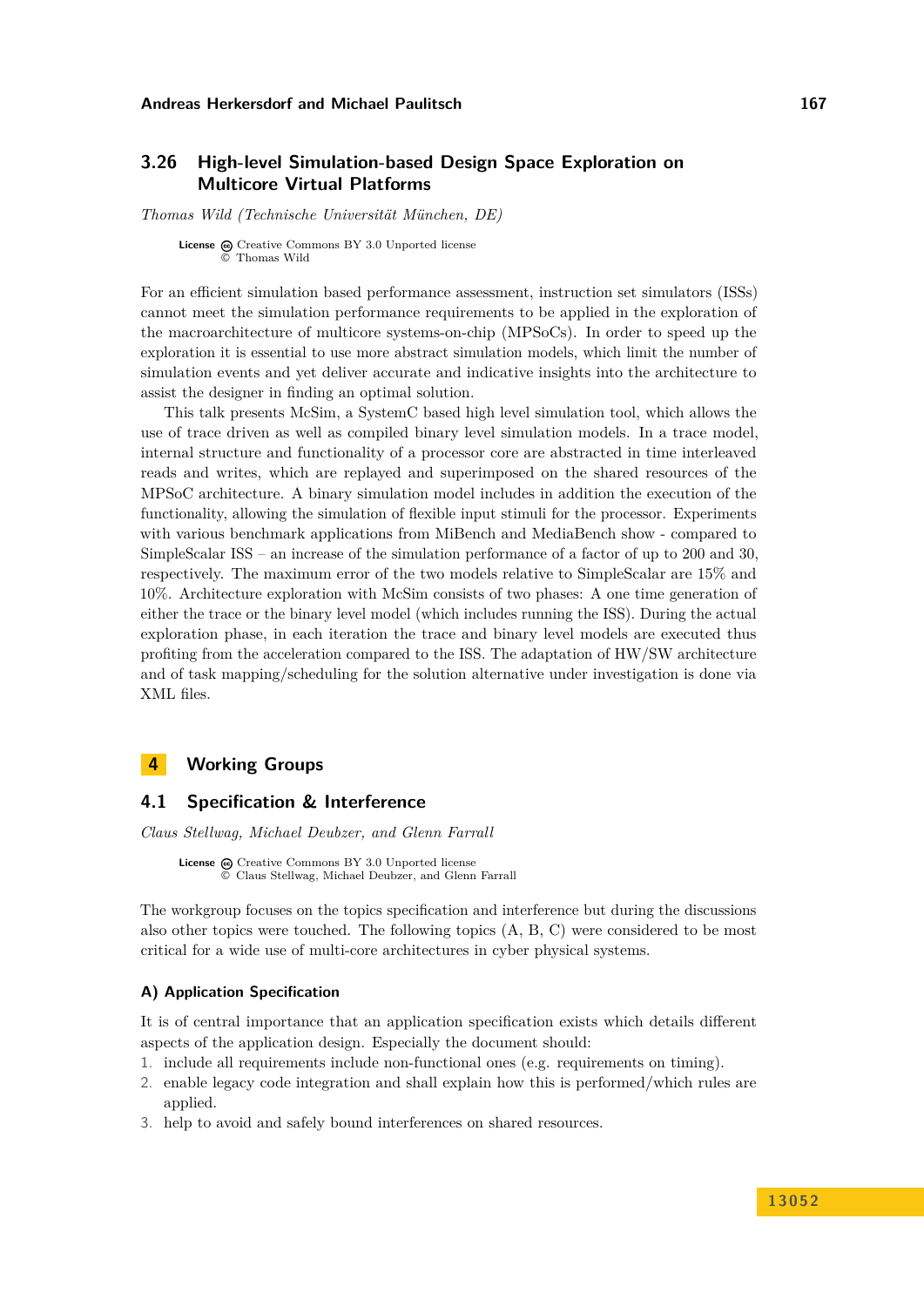Furthermore, as a base a well-defined software component model in needed. Basic characteristics shall include dependencies between components and interface to e.g. global variables which are accessed by the component. An example for such a model can be found in AUTOSAR. Depending on the design stage the information will be updated or extended. Example: During top down design the timing constraints are given and budgets are assigned to software components, which can be later verified when the executable of the application is available (e.g. by static analysis or tests on the final hardware). Standard component models talk about functional interactions. But the models shall also be able to include meta information e.g. by specifying memory interference, WCET, options to map the components to different cores, or energy behavior. This would greatly simplify the composition of applications in multicore architectures because it is assumed that the component developer and the integrator of the system are different persons. This way also parts of the design knowledge can be saved within the model and later reused e.g. to find the best mapping of components to cores.

Requirements shall contain all necessary properties like timing constraints, safety requirements, data loss constraints, and criticality information.

It would be very helpful to use specification guidelines which help the software architect to structure the specifications and to make sure that no important aspects gets lost. Such guidelines should

- be built upon a well-defined model of computation (interacting components) m.
- make all component dependencies explicit  $\sim$
- classify variables into configuration, start-up and volatile  $\equiv$
- $\blacksquare$  provide memory partitioning on an appropriate level of abstraction (local to process, shared between subsets of processes, global)

A compiler can map this to NUMA shared memory architectures. Depending on the real needs security aspects shall be listed. (E.g. a security architecture could add monitors)

### **B) Legacy Code**

There is no easy way to migrate existing code to multicore controllers. Most code has implicit assumptions about the single core behavior, e.g. implicit communication between cooperative threads. Ideally depending on the original design the effort of the changes can be estimated. Unfortunately in many cases the know-how of this original design is lost (e.g. responsible people have left or retired) and therefore the fear of changes is huge. ("don't touch it, it's a piece of art"). The following four levels have been discussed (effort grows from low to high)

- 1. Small changes are often possible because their impact can be foreseen. (E.g. software unit internal behavior which is not visible from outside). Additional abstraction layers and interfaces to shared resources help to limit the degree of interference between software components.
- 2. Mapping of existing SW to cores. This approach maps parts of the existing software to separate cores and tries to minimize (or even omit) the communication between cores and avoid sharing resources with other cores. If resources are shared (e.g. I/O) it has to be handled in special way. Since the software runs only on a single core most of the old behavior can be established without modifications (e.g. implicit communication will work since all relevant communication processes are on the same core)
- 3. Redesign. Completely redesign (central) parts of the application based on a clear model of computation and interaction that exposes (at least) the required degree of concurrency.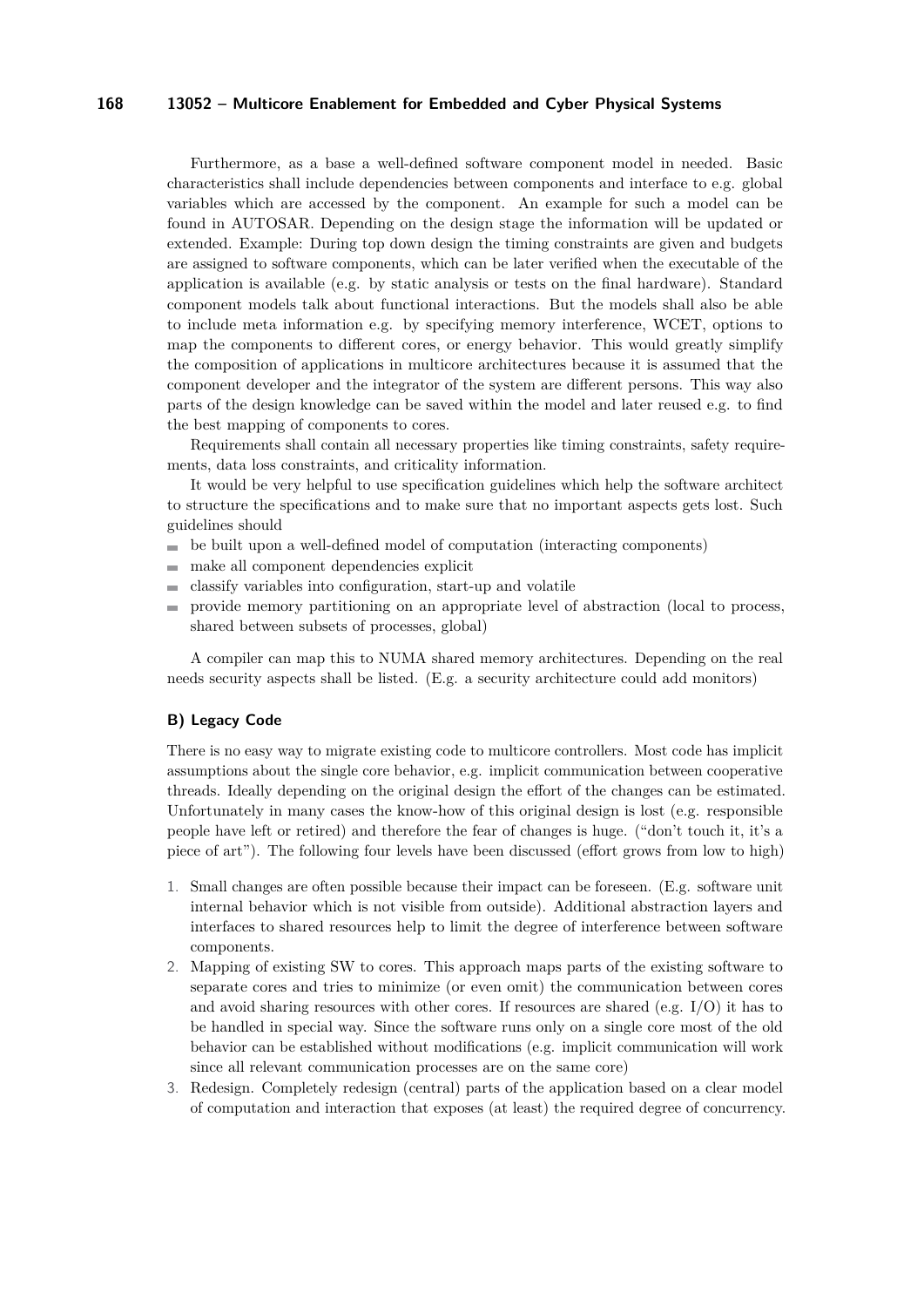4. New development. Some industries (e.g. signal processing, mobile communications) have to rewrite completely the application in a well-defined way, e.g. by model of computation that reveals concurrency and interaction (e.g. data flow models). In these domains, clearly defined design flows are available for multiprocessor platforms that optimize and guarantee timing, energy, and memory.

#### **C) Virtualization**

Virtualization could help to migrate software to multicore architectures if it would talk about real-time and not virtual time. In cyber physical systems programs typically have dependencies to real-time, this is different to IT systems (e.g. servers) where the timing within a virtualized software is not that important. Practically virtualization is quite established in PC like environments, but only very rarely used in embedded systems.

As an example: just consider an algorithm which performs an analog to digital conversation. This piece of software must know when it is time to convert the next analog value. If this time is missed there will be no result. Supporting real-time in virtualized environments is currently no considered in existing solutions and might also impact the used hardware (e.g. when peripherals are virtualized).

### <span id="page-20-0"></span>**4.2 Industrial Perspective on MultiCore Motivations and Challenges**

*Glenn Farrall, Christian Ferdinand, Massimo Ferraguto, Steffen Görzig, Michael Paulitsch, Matthias Pruksch, Claus Stellwag, Sergey Tverdyshev, and Alexander Weiss*

License  $\textcircled{c}$  [Creative Commons BY 3.0 Unported](http://creativecommons.org/licenses/by/3.0/) license © [Glenn Farrall, Christian Ferdinand, Massimo Ferraguto, Steffen Görzig, Michael Paulitsch,](#page-20-0) [Matthias Pruksch, Claus Stellwag, Sergey Tverdyshev, and Alexander Weiss](#page-20-0)

There were two questions asked of industrial participants to the "Multicore Enablement for Embedded and Cyber Physical Systems" seminar.

For each question there is a summary of the response, and then for completeness the full set of text is provided.

### **Q1: What is the major motivation for using multicore devices — both today and in the future? (where using can be "implement a product with" or "supply tools and/or services to support")**

There were two main answers to the first question. This is not surprising since the motivations for multicore usage have high commonality and are aligned with the realities working against performance of single core devices increasing ad infinitum.

- **Availability** Lack of availability of single core devices was one strong answer. There is a clear expectation that eventually there will only be multicore devices available (above a certain performance threshold) — this answer has been summarised as TINA (There Is No Alternative)!
- **Derived from product requirements** The drive for new features, or step changes in capability demand the extra performance or the extra performance per unit (of power, weight, volume, etc.) that multicore devices offer. As should be obvious from the considered markets (those with Cyber Physical aspects) included in features required are safety and availability, and these also are attractively enhanced with multicore devices.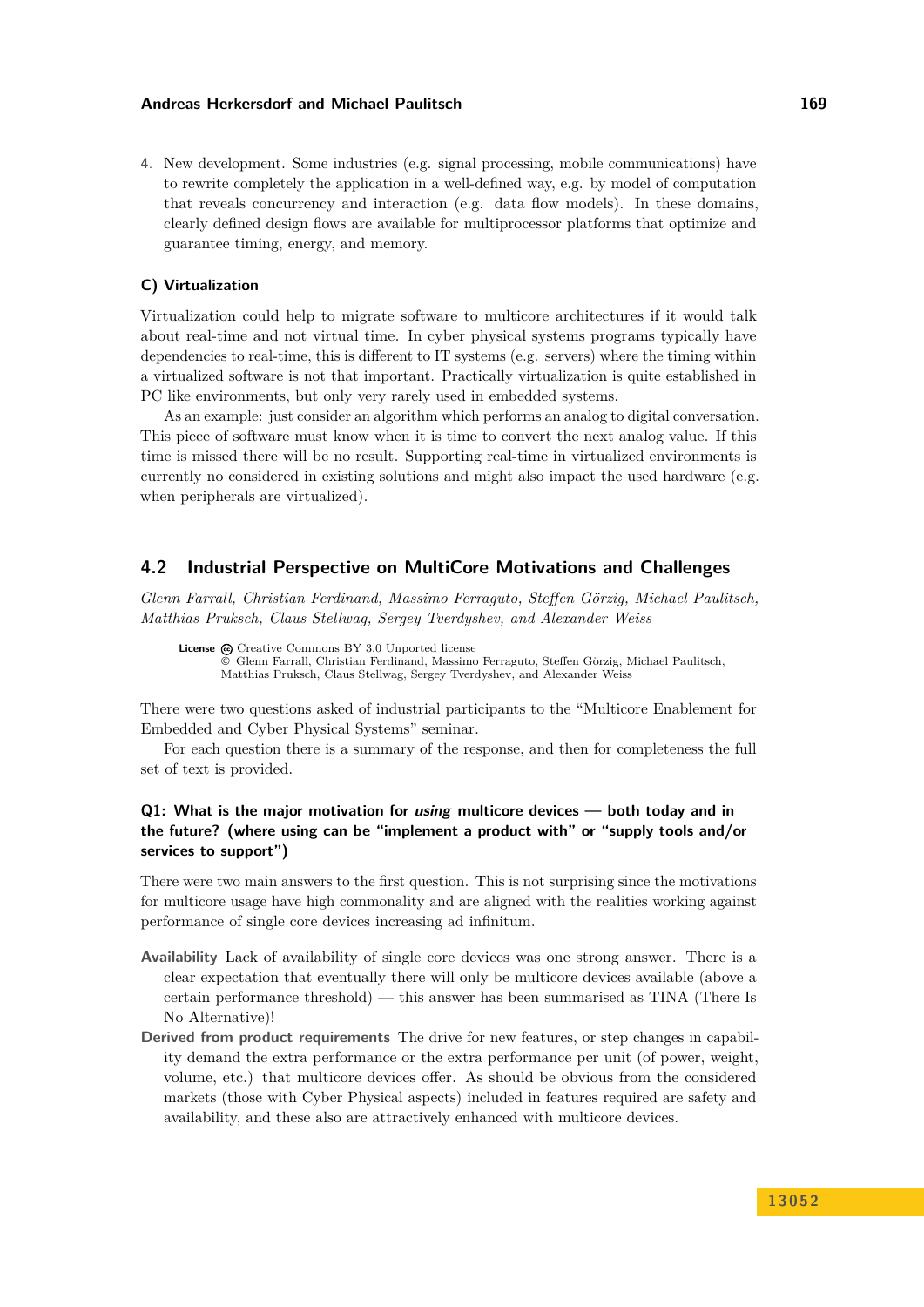#### **Collated feedback to question 1 with attribution (in alphabetical order):**

- **Christian Ferdinand (AbsInt)** Even for highly safety-critical applications, multi-core processors seem to promise better performance. Therefore, many of AbsInt's potential customers are exploring the possibilities. Typical COTS multi-core processors use shared memory and shared memory buses/networks. Such architectures introduce a high degree of resource sharing that would not be there in a distributed memory architecture. This additional resource sharing can lead to large interference effects between cores. This complexity has created a new demand for timing verification tool support not only for the highest criticality classes.
- **Massimo Ferraguto (Space Systems Finland)** The use of multicore in the space domain can be beneficial in terms of greater processing capability (concentration of multiple functions in one single computer, with partitioning by criticality level and/or function; more payload data processing on-board), weight, power and fuel reduction which ultimately lead to longer lifetime and cost efficiency.
- **Steffen Görzig (Daimler)** TINA (There Is No Alternative). When you can only buy multicore processors in the market, your only choice is to switch cores off...
- **Michael Paulitsch (EADS)**
	- Quest for more compute power due to new application demands.
	- Wish to reduce size, weight and power of computing for improved performance of aircraft and improved environmental performance.
	- Tighter integration leads to the need of more powerful central compute platforms
	- $\equiv$  wish to use COTS chips for reasons like possible lower cost (COTS are likely multicore devices or SoC)
- **Matthias Pruksch (sepp.med)** Customers, who are the customers of sepp.med customers, demand ever increasing value of products in terms of quality, functionality and interoperability. To achieve this, many products gain from smart acquisition, control and handling of information. Savings in space, weight and power as well as added value by cyber physical systems are just two important drivers to name. Multicore devices offer the prospect to sustain the increasing demand for computing and communication performance. The fundamental switch to multicore architectures lead to a paradigm shift in software development and has a tremendous impact on the installed base of legacy software and how new software has to be written in order to be sustainable. Specifically, regulated domains like medical or avionics are challenged by current multicore implementations that neither fulfil stringent requirements for predictability and absence of interference, nor enable certified legacy software to be migrated without expensive reengineering and costly re-certification. sepp.med is highly interested to provide qualified services for their customers and partners from consulting, over development and quality assurance up to certification.
- **Claus Stellwag (Electrobit Automotive)** The increasing complexity and the rise of new functions (Automotive: e.g. advanced driver assistance functions which build the base for autonomous cars in the future) requires a lot more performance. Typical embedded controllers with only some megahertz will not be able to solve this performance gap. On the other hand the embedded environment (no active cooling of controllers, EMV, etc.) forbids the usage of standard (PC like) processors. So the only way to deliver the required performance and keeping the price affordable are multicore controllers.
- **Sergey Tverdyshev (SYSGO)** The competition on the market drives companies to innovate. This innovation includes developing new functionalities, higher utilisation of available resources, sinking costs. Probably these are the main three reasons driving industry to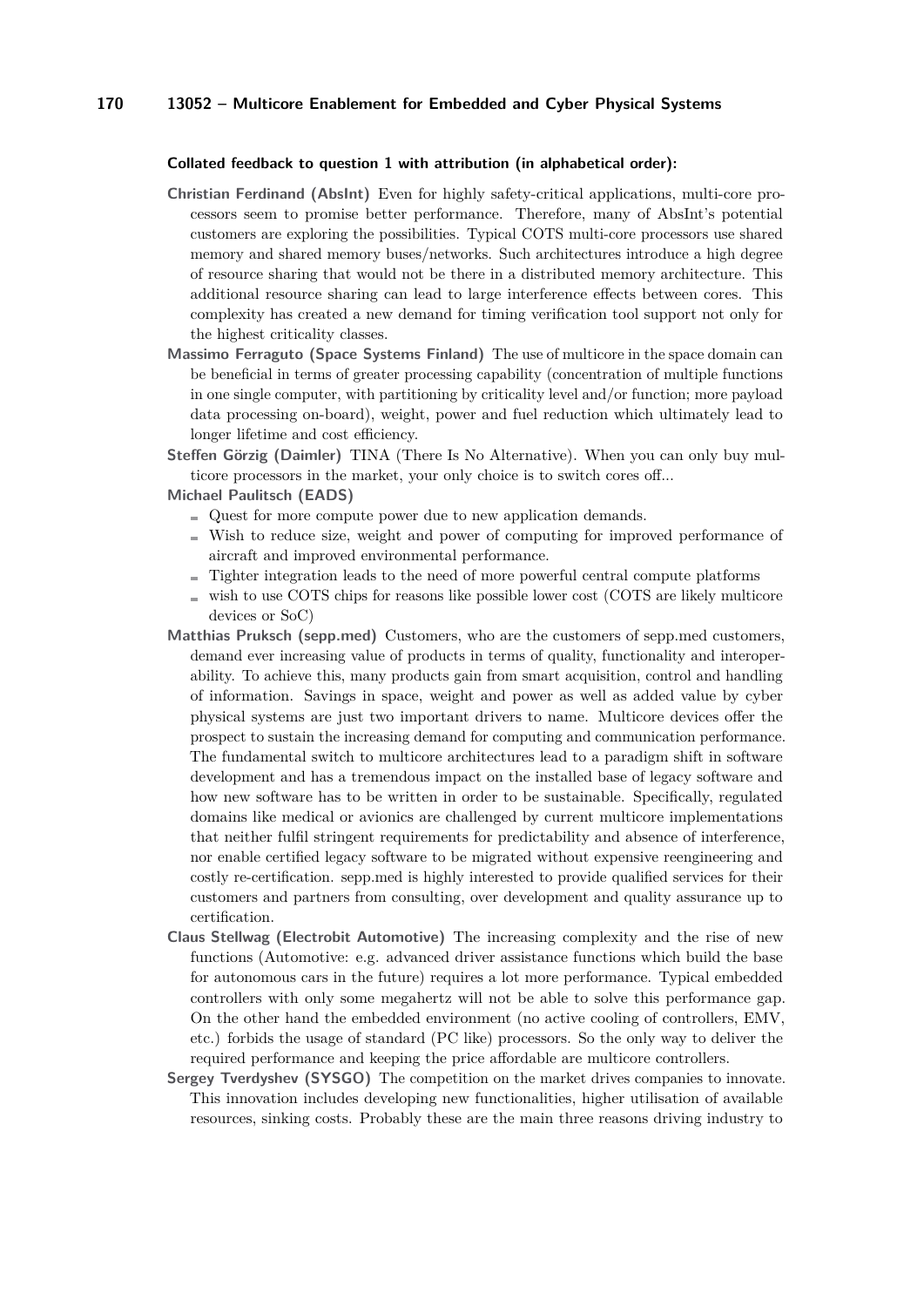adopt multicore microprocessors.

SYSGO is one of the leading embedded RTOS providers provides and is constantly researching and improving support for multi-core systems. The following are the some of the reasons behind this work:

- $\blacksquare$  Customer demands for support multicore systems including system-level architectural support (e.g. AMP, SMP)
- $\sim$  OS support to maximise utilisation of HW resources
- Increasing  $RTOS/OS$  performance which is transparent to the user
- $\blacksquare$  Hope to increase dependability for high-criticality systems with multicore

#### **Alexander Weiss (Accemic)**

- traditional computation-centric observation has to be amended by communicationcentric observation
- $\blacksquare$  multicore possible increases the amount of non-deterministic failures
- $\blacksquare$  traditional storage and offline analysis of trace data gets more and more limited, online trace data decompression and computation (for run-time verification, WCET, race conditions, profiling, ... ) seems to be the next step in tool evolution  $\rightarrow$  new generation of tools are required

### **Q2: What would be a key enabler to making their usage easier, or more prolific or perhaps more profitable?**

The second question had a much wider range of answers — as the challenges are not as neatly encompassed as the first question on motivations was by physics.

- The timing behaviour of multicores is consistently raised as a challenge which needs to be made easier to cope with. So mechanisms for interference reduction (or elimination as a goal) are definitely required for enhanced usage in Avionics and other safety critical domains.
- Documentation of existing behaviour (especially of interference or arbitration conditions) is also clearly in a poor state today and improvements in this area would help (or at least add confidence) to any safety case made on COTS based systems.
- Architectures that would allow software to port seamlessly from singlecore to multicore (of any number) are also on the wish list. This has a clear economic advantage — most systems are not created from scratch, but involve reuse of existing code. The investment in this existing code can be very significant and very few products will start from a clean sheet. So either an architecture or tooling to enable this migration would enhance deployment.

#### **Collated feedback to question 2 with attribution (in alphabetical order):**

- **Christian Ferdinand (AbsInt)** Interferences complicate timing verification. The adoption of multi-core processors in highly safety-critical applications could be helped by providing support for processor configurations that reduce interferences and a clear documentation of the resource conflict resolution mechanisms
- **Massimo Ferraguto (Space Systems Finland)** The main enabling technologies considered include: multicore processors (Leon 4, etc.), Time and Space Partitioning approach of the integrated Modular Avionics for Space (started from single-core and inspired from the ARINC 653 standard), hypervisor technology (XtratuM, etc.) and SW architecture (SAVOIR-IMA). In particular the Time and Space partitioning of resources is considered to be an essential driver to ensure the predictability needed for critical missions.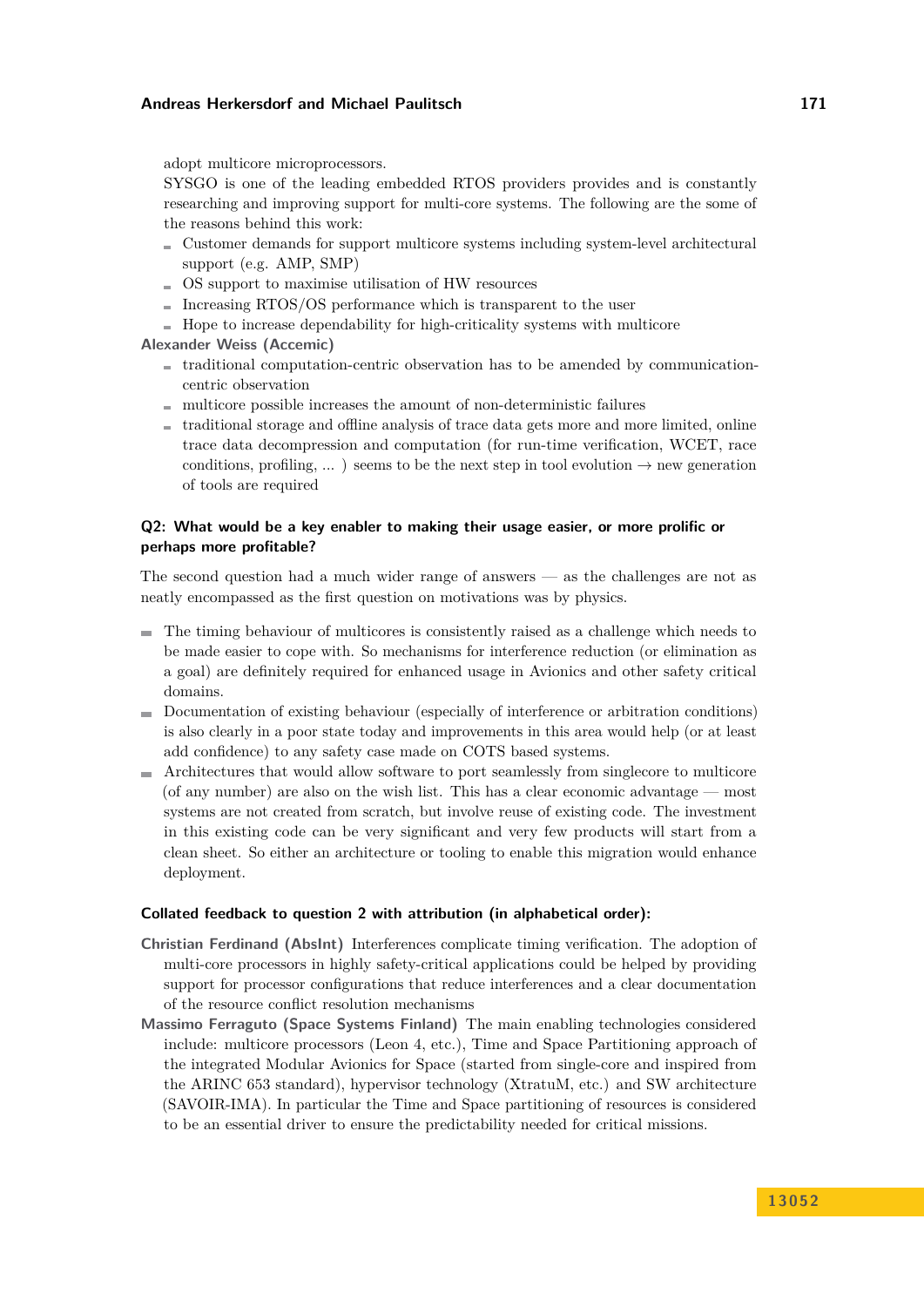- **Steffen Görzig (Daimler)** Methods and tools to migrate old software to multicore without adding errors.
- **Michael Paulitsch (EADS)** Helping would be anything that addresses the limiting points below
	- $\equiv$  tight integration of function blocks on SoC with limited ability to control and monitor their behaviour
	- complexity of SoC and fear of design faults and possible limitations of mitigation or getting detailed design info to argue correctness
	- complexity of SoC and ability to holistically understand it
	- gap between average and worst-case performance increases
	- $\blacksquare$  less ability to control at SoC system level (guaranteed switch off cores, controlled access to shared resources ...)
	- increasing gap between COTS SoC design environment and avionics design environment Making use easier:
	- having WCET in mind (does not necessarily have to be the centre of focus)
	- $\equiv$  access to essential details of chip design
- **Matthias Pruksch (sepp.med)** First objective is to get legacy programmes running without touching the code. Therefore, a mandatory key enabler is access to sustainable multicore devices that provide predictability without sacrificing performance: lockstep mode is no solution. This enables the consolidation of previously separate devices of mixed criticality into one multicore system. Second objective is to define requirements and design guidelines for sustainable software development, e.g. scalability by number of cores. This means, by the increasing number of cores, performance improvements can be realized. Integrated development environments and tool chains are needed to tackle the complexity in terms of an increasing number of software components and constraints and to support design space exploration. Model driven development (correctness by design, formal methods ...) and model based testing show the prospect to handle those aspects. In our opinion, solutions will bring us to the next level of system creation towards hardware/software co-design, with the benefit of faster time-to-market, improved reuse and conservation of resources.
- **Claus Stellwag (Electrobit Automotive)** Key enabler will be the handling of the new complexity (real parallelism). Devices with a clear partitioning approach can help as well as good tools. Some areas need to be developed further (e.g. shared resources and the access times to it).
- **Sergey Tverdyshev (SYSGO)** However, there are obstacles which hinder wide adoption of multi-core in safety critical domains:
	- The state-of-the-art COTS multi-core design is driven by cost reduction and average performance optimisation. This lead to the gap between worst and best performance is increasing and predictability of the system behaviour is decreasing. Lesser predictability mitigates advantages of MC in medium to high critical systems.
	- The state-of-the-art COTS multi-core architecture focus on "simply adding" new cores. This increases communication load on interconnects and peripheral devices making them the truly bottlenecks for safety and sometimes security.
	- The lack of in-depth documentation on COTS hardware makes it impossible to mitigate HW deficits in software on OS, middleware, RTE, or application levels.
	- $\blacksquare$  The lack of acceptance by certification agencies

The current situation in *safety* critical area is similar to a round-dance around a hugecamp fire where dancers see or believe to see something very precious in the middle and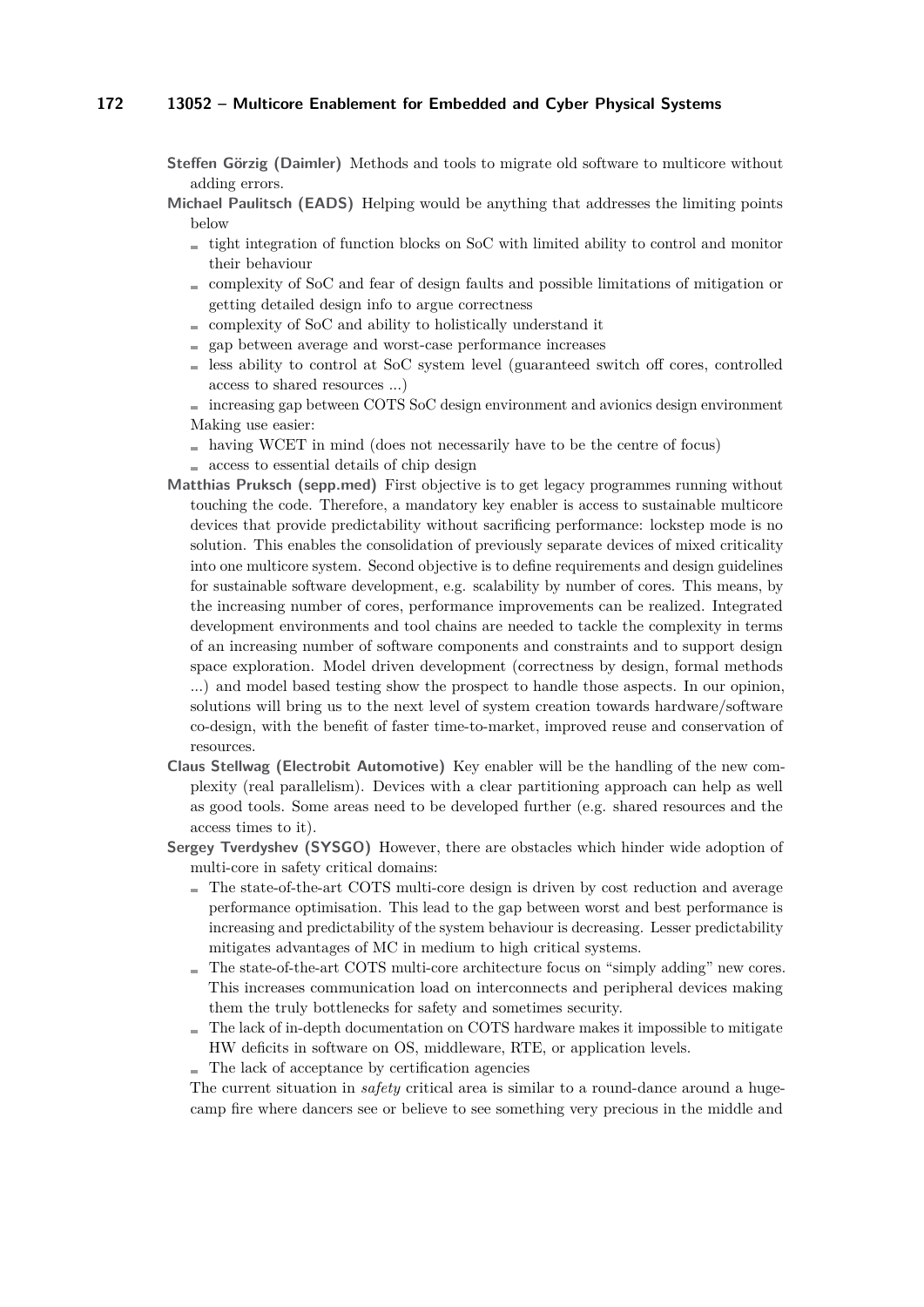while dancing trying to figure how to get it out with being burned.

Interestingly the security critical domains are not that hard affected by safety issues. In theses domains MC is widely used (at least in prototypes), especially in the systems without physical access to the hardware for attackers. The most of the problems are similar to single core systems, e.g. lack endurance/evidences that the produced COTS hardware is indeed the one which is described in documentation and does not contain malicious changes.

- **Alexander Weiss (Accemic)** All the observation issues are very important. Not only the common instruction and data traces, also
	- $\equiv$  cycle accurate trace options for all devices
	- $\equiv$  trace of all bus masters (not only CPUs)
	- $\equiv$  easy differentiation on data trace between read and write access without the need for computing the instruction trace in parallel (ARM!)
	- $\alpha$  access to all information to observe scenarios as listed in Michael's paper [\[1,](#page-24-1) table 1]
	- high bandwidth trace ports (in combination with smart port replacement approaches)

#### **References**

<span id="page-24-1"></span>**1** O. Kotaba, M. Paulitsch, J. Nowotsch, S. Petters, H. Theiling, Multicore In Real-Time Systems – Temporal Isolation Challenges Due To Shared Resource Workshop on Industry-Driven Approaches for Cost-effective Certification of Safety-Critical, Mixed-Criticality Systems (WICERT); part of DATE 2013. Grenoble, France. 2013

### <span id="page-24-0"></span>**4.3 Certification of Safety-Critical Multicore Systems: Challenges and Solutions**

#### *Stefan M. Petters and Rene Graf*

License  $\textcircled{a}$  [Creative Commons BY 3.0 Unported](http://creativecommons.org/licenses/by/3.0/) license © [Stefan M. Petters and Rene Graf](#page-24-0)

Certification in general is the process of a certification agent attesting to certain properties. Depending on the domain, the procedures vary substantially. In most cases certification applies to a complete system, which includes hardware, software and tools to build and validate the artefact. However, for example in the automotive domain, the concept of "certification-out-of-context" implies that some components may be certified in isolation. In general the current landscape in the area of systems certification within the automotive domain, industry automation and aerospace domains is dominated by a very conservative mind-set. Anecdotal evidence suggests that at the time of writing at least one dual-core system is in the certification process and the positive outcome of the process is not yet assured. This is driven by a number of reasons. Most notably there is, for obvious reasons, non-existent to negligible experience with the certification of multicore systems. This is exacerbated by the lack of answers to some of the technological challenges and consequently the lack of a reasonable safety argument. In particular the technological challenges with the deployment of multicores often presents substantial hurdles for the migration of legacy systems on Commercial-of-the-Shelf (COTS) based multicore platforms. The latter is driven primarily by the changed paradigm of performance gains which are now achieved via parallelism. This parallelism is in most cases not exposed in legacy systems. Even legacy applications using multiple threads are not verified running on a multicore processor.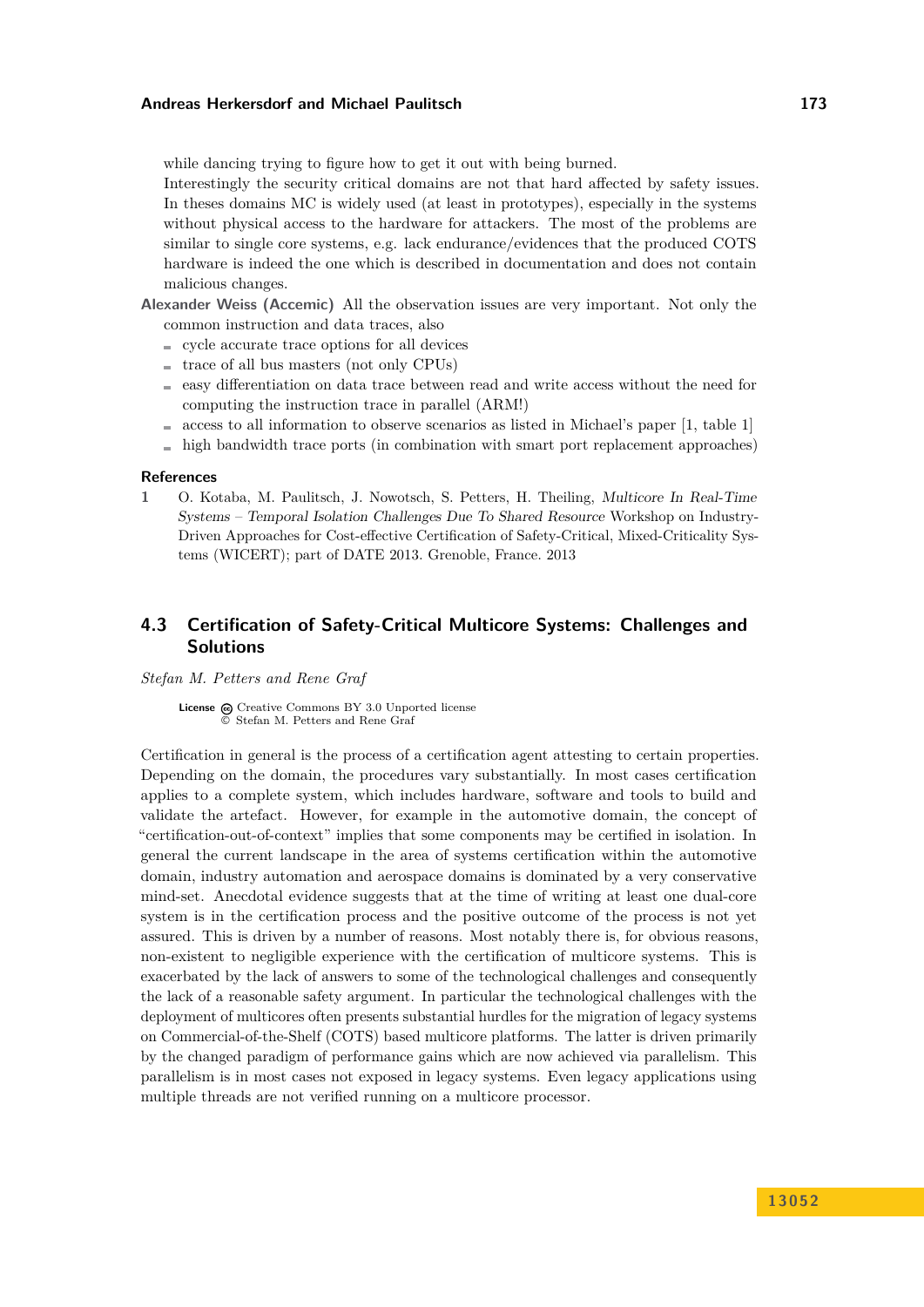One of the challenges identified within the working group is the increase of complexity in multicore systems. On the one hand this stems from the concurrency, as well as the fine grained resource sharing present in multicore, on the other hand the integration of additional components into the die which were previously accessible individually. Both concerns mean the traditional divide and conquer approach of looking at individual components and reasoning about the interaction between components in the analysis and safety argument are no longer possible. In order to mitigate the issue, it is of paramount importance to identify all resource sharing whether it's explicitly or implicitly shared. Once this identification is complete, platforms need to provide isolation as far as reasonably possible. The isolation properties can be achieved by either separation of duplication of the respective shared resource. For example, for caches, it would be of large benefit to avoid shared caches but rather have the possibility to partition this or use it as scratchpad, which is at least in some COTS processors available. However, shared caches or scratchpad memories may be needed in real SMP applications, where communication and synchronisation of threads need to be performed across several cores. In general it is also preferable to have the ability to control parameters and access to the shared resources in a fine grained manner.

For those resources, where strict isolation is not possible, like for example the memory interface, it is important to assure a fair and/or deterministic arbitration scheme. This would enable to reason about the maximal interference suffered by the core under investigation that is caused by applications running on the other cores. To validate the interference the platform needs to expose enough observability. With current technology, the integration of non-intrusive debug interfaces on individual cores and shared resources presents the most promising path to achieve the required observability.

While there are a number of academic approaches available to provide predictable and analysable HW platforms, their deployment in real-certified systems is very limited. This is driven by the differences at both ends of the spectrum, where current certification practice is focused on single core platforms while industrial pre-development is eyeing the computing capabilities of modern COTS based multicore systems, to implement a plethora of new system functionalities. The COTS issues can be mitigated to some degree by a working close communication with the HW vendors. However, such a communication base is not achieved on short notice but needs to be developed over years. The alternative is an individual development of a platform, however, this is neither a likely path to a high performant computer system, nor appears to be a cost effective solution.

Furthermore, the presence of dynamic and potentially non-controllable features in many COTS present further issues. Examples for such features are the NMI interrupt in Intel based systems or commonly used clock throttling for temperature and/or power management. Similar to the resource sharing, the identification of such features requires great care to be taken. Secondly, if such mechanisms may not be switched off in a guaranteed manner or provide no way to reason about their behaviour and impact it will make the deployment of such an architecture likely impossible in a certified environment.

Besides the HW architecture features discussed above, the software stack running on top of a multicore platform has the potential to mitigate some of the issues occurring on the HW platform. This reaches from the application driven pipelining of image processing segments to concentrate memory accesses at the start and end of the execution and thus avoiding interference on the shared read and write paths. On the operating system level tasks may be pinned to specific cores and thus avoiding the indeterminism of migrating applications.

One fundamental asset in the certification process of new HW/SW platforms would be to obtain a set of guidelines identifying "best practice" in the area. However, such guidelines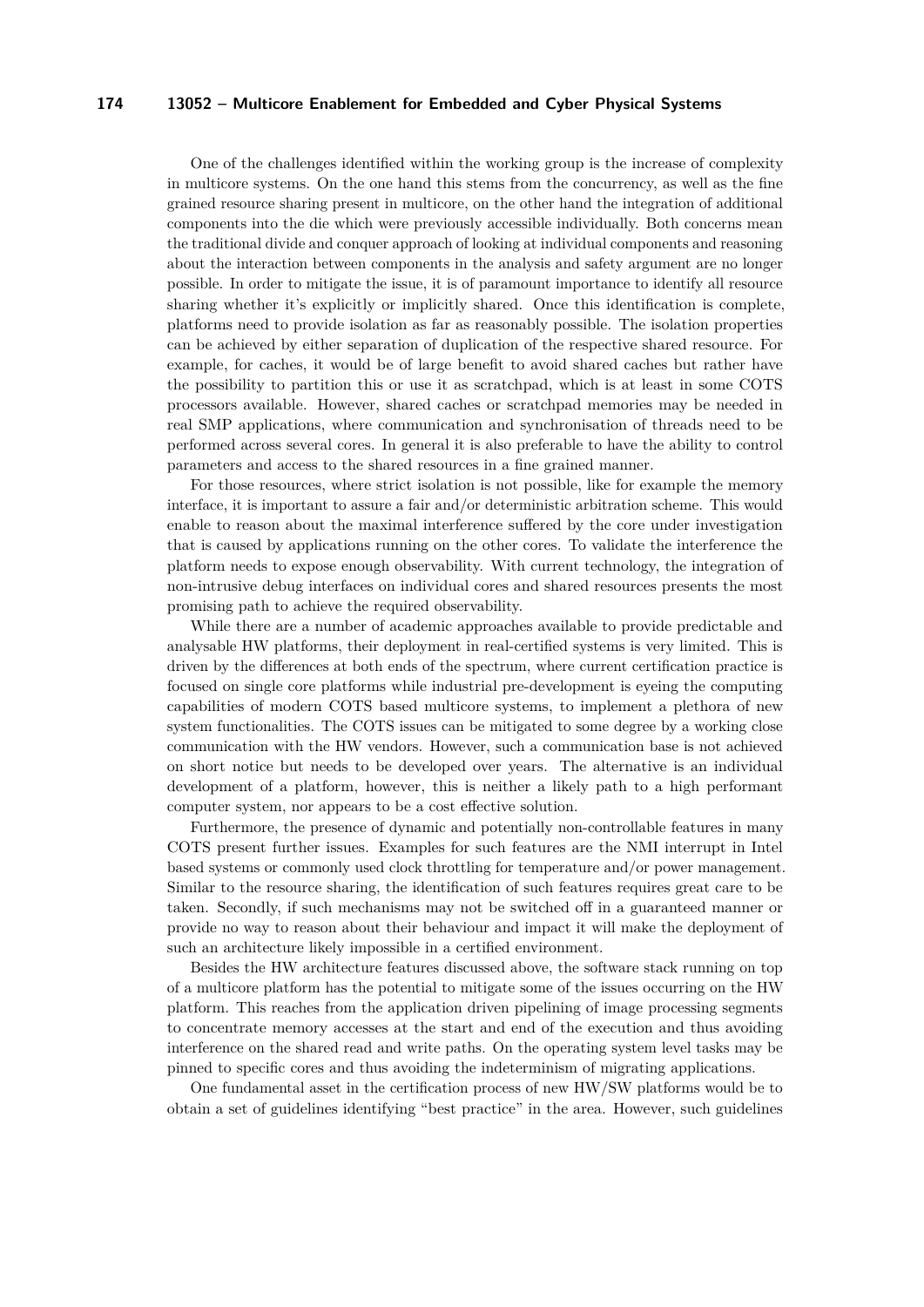would naturally have to be developed by the certification agencies and are usually a product of experience. Consequently the process faces a similar paradigm shift, as the introduction of the first processors in certified systems delivered, with little clear idea on how to approach the problem. The first system mentioned in the introduction is certainly a step in this direction, even in this case though the process cannot be successfully completed, as it means first testing the waters and then refining with future attempts.

### <span id="page-26-0"></span>**4.4 Network-on-Chip – Dependability and Security Aspects**

*Roman Obermaisser, Christian El Salloum, Theo Ungerer, and Thomas Wild*

**License**  $\textcircled{e}$  [Creative Commons BY 3.0 Unported](http://creativecommons.org/licenses/by/3.0/) license © [Roman Obermaisser, Christian El Salloum,Theo Ungerer, and Thomas Wild](#page-26-0)

A major requirements for NoCs in embedded systems in *predictability*. Techniques for predictability range from static scheduling (e.g., time-triggered) to dynamic scheduling (e.g., priority-based). Also, NoCs provide solutions for monitoring and enforcement of resource budgets (e.g., AEthereal). Predictable application behavior for a given NoC also requires suitable modeling and timing analysis techniques.

The second challenge for NoCs is *composability*. Composability refers to a framework that supports the integration and reuse of independently developed components in order to increase the level of abstraction in the design process. Prior services of components must not be invalidated by integration, which is facilitated by temporal and spatial isolation based on precise interface specifications. In addition, the goal of composability is to avoid unintended emerging side effects at the system-level. Of particular importance in NoCs is deadlock freedom. Deadlock freedom can be ensured by isolation (i.e., control of dependencies), suitable routing strategies without deadlocks and formal analysis methods for routing cycles. Furthermore, resource guarantees such as bandwidth, jitter and latency must be maintained upon component integration. A key mechanism are specifications with explicit resource and memory requirements.

A third challenge for NoCs is *fault-tolerance* and *robustness* to support the reliable operation in the presence of faults. NoCs need to support the provision of an acceptable level of service on an MPSoC despite the occurrence of transient and permanent hardware faults of resources. For permanent hardware faults, important techniques are active redundancy or migration and reconfiguration of services exploiting spare resources. Transient hardware faults require the recovery in predictable time with state recovery. In mixed-criticality systems, containment of design faults is the primary concern, which is supported by NoCs with strong temporal and spatial isolation. The error detection mechanisms for operational faults and design faults can be based on a priori knowledge, information redundancy, analytical redundancy or replication. Recent advances in fault-tolerance of NoCs focus on proactive fault-tolerance. For example, wear-out specific scheduling takes into account temperature variations or increasing fault-rates.

Security is rapidly gaining significance in the field of embedded systems. In particular in safety-critical systems, security has to be considered as a safety aspect in scenarios where a malicious attack can lead to unspecified system behavior with catastrophic consequences (e.g., sabotage or terroristic attacks). The NoC in a multi-core processor provides the perfect opportunity to implement security mechanisms directly in hardware in order to enforce specific inter-core security policies. Considering the role that a NoC has, namely establishing communication among the individual cores and other entities like on-chip device controllers, a security-enabled NoC should establish the following properties: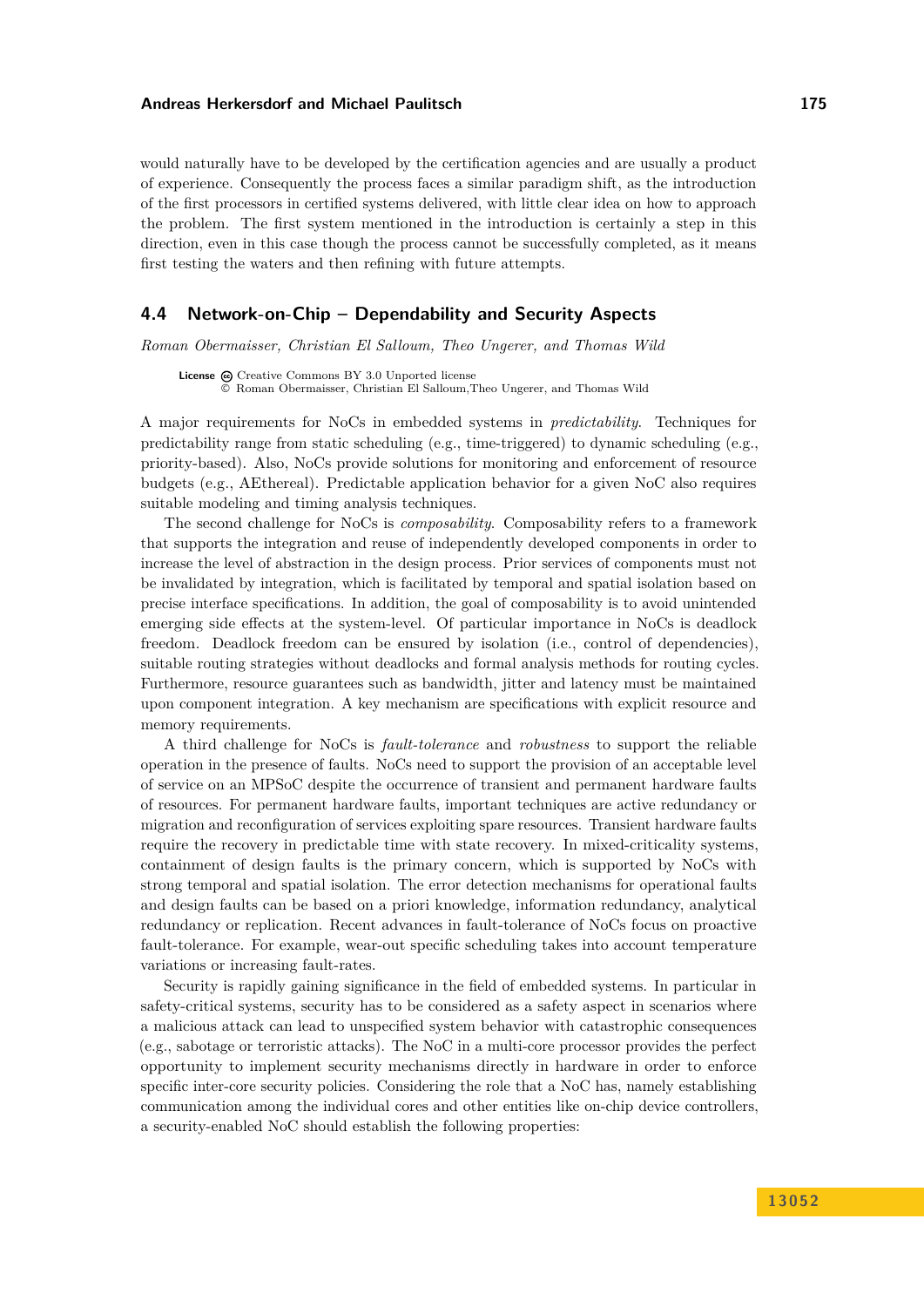- $\blacksquare$  Authenticity of the sender: A receiving core on the NoC should be able to reliably determine the core from which a message was sent. It should be not possible for any core to forge the sender address without being detected.
- Message integrity: It should be not possible for any core to modify, delete or duplicate the messages sent by any other core. In a real-time system, the integrity of a message does not only depend on the message content, but also on the timing of the message. Therefore the integrity requirement has to be extended, such that it also should be not possible for any core to change the timing of messages that where sent by any other core.
- Message confidentiality: Only the intended receivers of a message should be allowed to read the message contents.
- Availability of guaranteed communication resources: In a (hard) real-time system, guarm. anteed communication resources have to be given to the individual cores, in order to assure that end-to-end deadlines are always met. From a security perspective it must be prevented, that the behavior of a malicious core (e.g., due to a compromised program running on a core) can lead to a violation of such guarantees (i.e. Denial-of-Service DoS attacks).
- Prevention of side-channel attacks: For some applications, it is required that there are no  $\mathcal{L}_{\mathcal{A}}$ other possible means of communication than the explicitly defined communication channels. Such other means of communication are called side channels. An example of a side channel can be found in a NoC where the temporal properties of a given communication channel depend (even slightly) on the communication activities on another communication channel. Imagine two malicious nodes located on two explicitly defined distinct communication channels. Since the communication channels are defined as distinct, it should be not possible to leak confidential information from one channel to the other. The problem in a NoC that is not free from temporal interference, is that the two malicious cores can use that interference to illegally exchange information in a Morse-Code like manner. One core can induce a specific temporal interference pattern (by sending a pattern of channel-local messages) which can be observed and interpreted by the core on the other channel.

An example of a NoC satisfying all the above stated requirements is the time-triggered NoC (TTNoC) in the ACROSS architecture. In ACROSS the cores have no direct access to the NoC, but only via the Trusted Interface Sub System (TISS) which acts as a guardian. The TISS stores a statically defined time-triggered message schedule, which holds for each message the sent instance as well as the route and the set of receivers. Thus, the time-triggered schedule holds the entire topology which defines to which receivers a given message will be forwarded. All other cores will never see the message. The statically defined topology ensures message integrity and authenticity as well as confidentiality. Furthermore, the TISS ensures that messages are only sent according to the time-triggered schedule such that there is absolutely no temporal interference among different messages. Thereby the TTNoC establishes availability of the communication resources and prevents hidden side-channel attacks.

*Adaptiveness* is a challenge for NoCs to support system evolution, context adaptation and resource variation. In long-lived systems, the integration of new components, services and resources is needed to cope with changed application requirements. Technique for adaptiveness include predictable, fault-tolerant and secure configuration of the NoC. A prerequisite are standardized interfaces supporting configuration. Recent techniques for selfoptimization in NoCs are a promising approach to autonomously and continuously adapted to the application behavior and resource availability. The extension of these feedback techniques for safety-critical embedded systems is a future research challenge.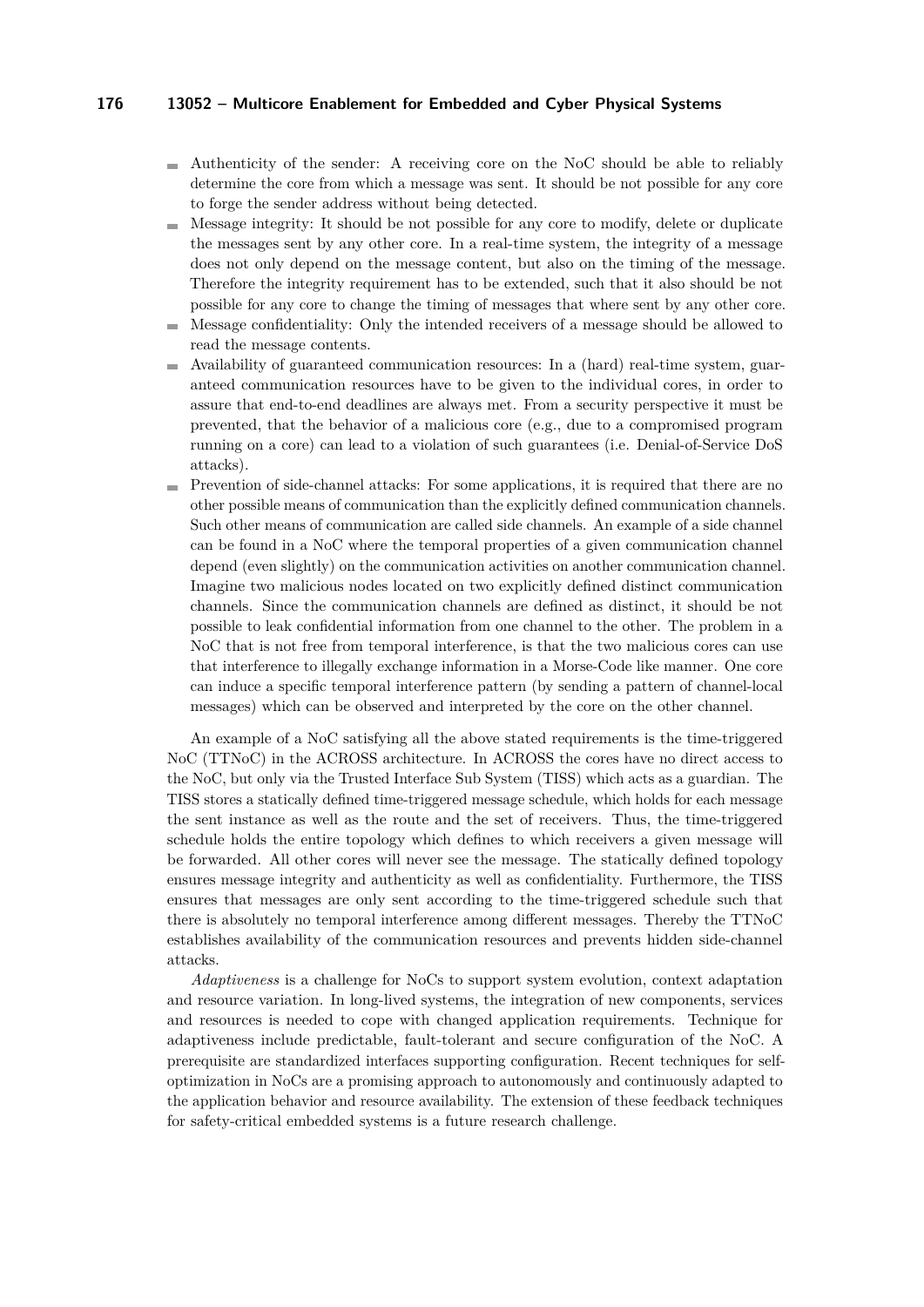### <span id="page-28-0"></span>**4.5 Multicore Ecosystem**

*Andreas Herkersdorf, Johan Lilius, Massimo Ferraguto, Christian Thiel, Stefan Wallentowitz, and Thomas Wild*

License  $\textcircled{c}$  [Creative Commons BY 3.0 Unported](http://creativecommons.org/licenses/by/3.0/) license © [Andreas Herkersdorf, Johan Lilius, Massimo Ferraguto, Christian Thiel, Stefan Wallentowitz,](#page-28-0) [and Thomas Wild](#page-28-0)

#### **Multicore as an ICT Key Technology**

Multicore processors are a key technology for coping with the important challenges our society will face in the upcoming decades. Secure and sustainable mobility, comprehensive healthcare, universal power management and the development of a digital society pose great demands on a distributed and powerful information and communication technology (ICT). These demands on embedded and cyber physical systems can only be met with multicore processors. All leading processor vendors – Intel, IBM, ARM, Nvidia, Freescale, Infineon, MIPS, TI – pursue a multicore architecture strategy. Such multicore processors are superior to their single-core ancestors with respect to processing performance and power efficiency, as they can execute different tasks concurrently on less complicated but parallel processor cores. On the other hand, industry and academia are facing entirely new challenges with respect to system complexity. The efficient utilization of parallel processing resources currently relies predominantly on the individual skills of the programmers. In the field of embedded and cyber physical systems, multicore processors must adhere to much stronger demands of real-time, power efficiency, reliability, safety and security when compared to standard desktop machines. Furthermore, multicore-enabled test and debugging tools are often missing along with universal methods for the modeling, design and validation of system issues. Various industrial and academic institutions in Europe have identified the relevance of multicore as a key ICT technology from the very beginning, and have established a competitive knowledge base for multicore technologies. However, finding flexible and scalable solutions for non-functional requirements, performance and power efficiency in increasingly demanding embedded system applications will soon be beyond the capabilities of large-scale enterprises or even networks of companies.

#### **Roles and Benefits of a Multicore Ecosystem**

The "Working Group Multicore" within the Bavarian ICT Innovation Cluster BICCNet proposes the establishment of a research and development network to jointly tackle these challenges [\[1\]](#page-30-1). In particular, topics such as parallelization support for non-functional requirements, migration of existing software and the development of sophisticated tools for debugging, testing and validation of multicore systems need to be addressed jointly. By achieving their individual goals, partners in this research network will also contribute to the above-mentioned topics. The results from publicly funded projects can be designed with compatibly in mind by using standard interfaces, and are available to all partners, allowing a growing *multicore ecosystem* to develop. Along with software and hardware components, this ecosystem will also contain models, methods and tools for multicore solutions; to the advantage of all contributing partners.

A multicore ecosystem can have a number of beneficial aspects. It can be an innovation ecosystem, where the idea is to encourage the interaction among of the actors to create new innovations, or its goal can be to create new business. In the first the main goal is the creation of new ideas, while in the latter the goal is to create new economic value. In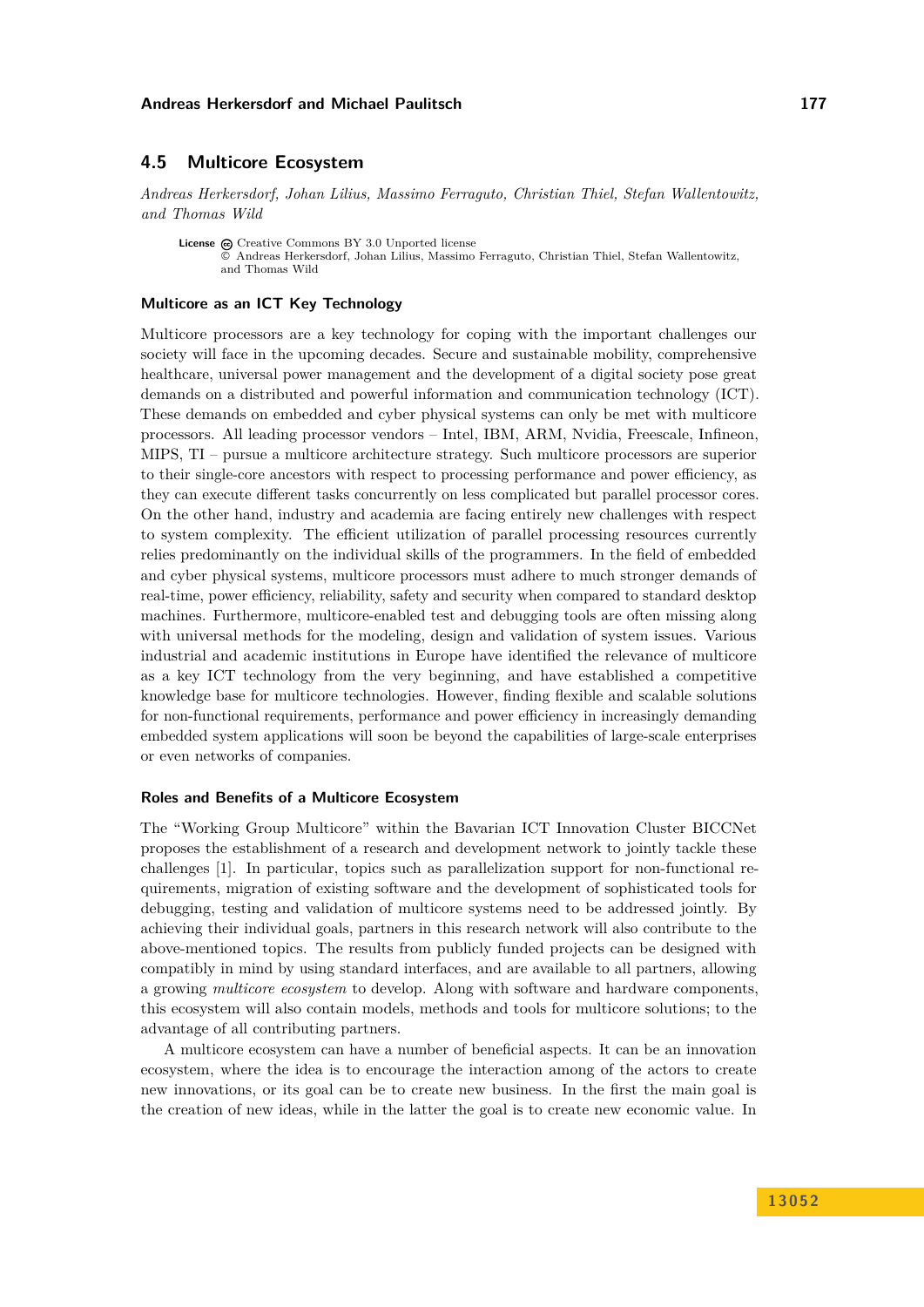addition, the mere information exchange among different players and recognizing, who can bring what asset to the table and looks for filling what gaps in the own portfolio, may bring together new partners and represents a value by itself.

An ecosystem is often recognised post-facto, when one realises that there are strong activities around an issue. In the area of multi-core, the classical example of a business ecosystem is the ARM ecosystem, that has grown around ARM processors. Other examples of ecosystems are e.g. the activities around the AUTOSAR standard (which maybe is not as clearly identified as an ecosystem yet), or the activities around the eclipse tools (for which there is not necessarily big economic gain for the participants). Characteristic for these ecosystems is that there is a central entity around which the actors of the ecosystems place themselves to achieve added value.

In order to get started, the basic set of entities for a multicore ecosystem could center around could be a set of tools or hardware and software intellectual property building blocks (such as, e.g., elements of the AUTOSAR stack) that are either difficult to obtain (portability, licensing), very expensive to buy, and would be too complex to build oneself. Identifying such a set of tools and building blocks, and providing them for use to the community could be an interesting foundation to start ecosystem building activities. Providing this set of tools as open-source is crucial, since as noted by Riehle [\[3\]](#page-30-2) this provides an avenue not only for users of the software, but also for system integrators and other actors to increase profit. Finally participation in the further development of the tools also becomes crucial for companies, as this will allow them to participate in the decision processes and influence the tool evolution.

As a proposal the OpTiMSoC [\[2\]](#page-30-3) tools could form a starting point.

#### **Many-core Monday**

An ecosystem needs a platform for interaction and for attracting new participants. One such platform is the regular BICCnet AK Multicore meetings in Munich. Another interesting concept is *Mobile Monday*[1](#page-29-0) . This is an open community platform of mobile industry visionaries, developers and influential individuals fostering brand neutral cooperation and cross-border P2P business opportunities through live networking events to demo products, share ideas and discuss trends from both local and global markets. Mobile Monday started as an informal gathering in Helsinki, with the aim of bringing together persons in the mobile industry. Initially it was just a group of people inviting friends and colleagues to an informal drink in a bar on Mondays. Often there were one or two presentations about something interesting, but the emphasis was on informal discussion and networking. The movement has grown and is organised into chapters that have organised events in over 140 cities worldwide.

#### **Open Innovation**

Open Innovation is an idea promoted by Henry Chesbrough [\[4\]](#page-30-4), where companies use both internal and external ideas to create new products. An open innovation ecosystem consists of a group of actors that share both risk and rewards, creating growth for everybody. Central in this idea is that it is possible to build on top of other ideas. In the multicore area, open innovation could help create larger toolflows if tool vendors would make their tools interoperable, and would build new tools based on these toolflows. Open innovation is promoted by many large companies, and e.g. Nokia has been working successfully with a number of Universities (EPFL Lausanne, Berkley, Aalto), by forming "lablets" small research

<span id="page-29-0"></span><sup>&</sup>lt;sup>1</sup> [http://www.mobilemonday.net/](http://www.mobilemonday.net/ ) – "Mobile Monday"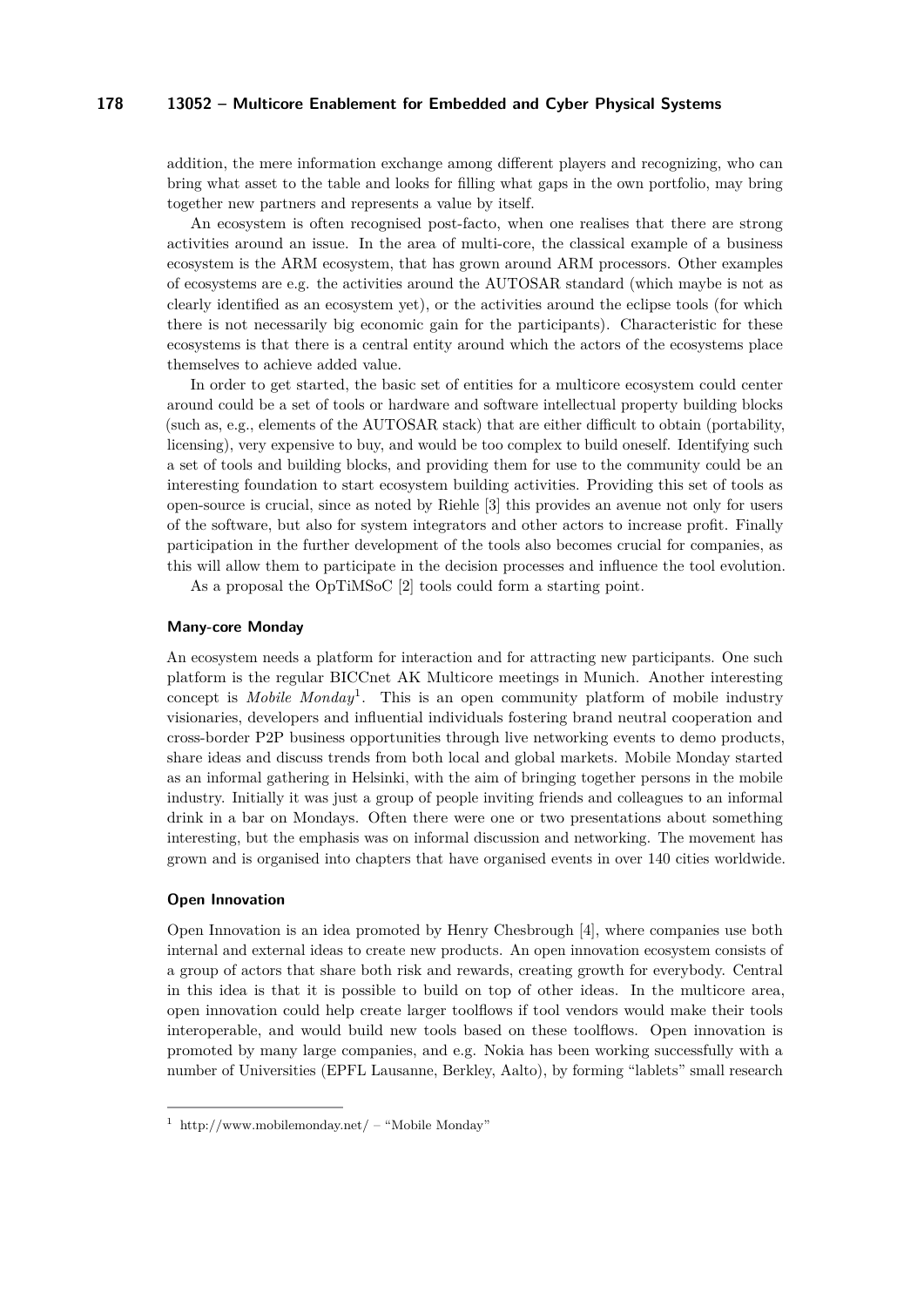groups at the University campus. This makes it easy for the industrial and the academic researchers to interact.

#### **References**

- <span id="page-30-1"></span>**1** A. Herkersdorf et al., Relevanz eines Multicore-Ökosystems für künftige Embedded Systems, BICC-net, 2011, [http://www.bicc-net.de/nachrichten/artikel/multicore-oekosystem/.](http://www.bicc-net.de/nachrichten/artikel/multicore-oekosystem/)
- <span id="page-30-3"></span>**2** S. Wallentowitz, P. Wagner, M. Tempelmeier, T. Wild, A. Herkersdorf, Open Tiled Manycore System-on-Chip, arXiv:1304.5081,<http://arxiv.org/abs/1304.5081>
- <span id="page-30-2"></span>**3** D. Riehle, The economic motivation of open source software: Stakeholder perspectives, Computer, vol. 40, no. 4, pp. 25–32, 2007.
- <span id="page-30-4"></span>**4** H. W. Chesbrough, Open Innovation, Harvard Business Press, 2006.

### <span id="page-30-0"></span>**4.6 Secure Elements in future embedded multicore systems**

*Georg Sigl, Sri Paramareswaran, Michael Paulitsch, Stefan M. Petters, Matthias Pruksch, Sergey Tverdyshev, and Stefan Wallentowitz*

License  $\textcircled{c}$  [Creative Commons BY 3.0 Unported](http://creativecommons.org/licenses/by/3.0/) license © [Georg Sigl, Sri Paramareswaran, Michael Paulitsch, Stefan M. Petters, Matthias Pruksch,](#page-30-0) [Sergey Tverdyshev, and Stefan Wallentowitz](#page-30-0)

There is currently a trend that a specifically designed hardware attack resistant very well isolated secure element is integrated in systems on chip (SoC). The purpose of this secure element is:

- $\blacksquare$  Integrity check of software that is executed on the system during boot
- Remote Attestation to confirm to a remote party that integrity of system is ok
- Provide identity and authentication for communication with other parties (PKI)
- Access control to resources and configuration registers of the SoC  $\sim$
- $\blacksquare$  Key storage and secure memory

One example where these features are used is the boot process in a system. Normally in a microprocessor system using secure boot technology as specified by the Trusted Computing Group, the boot code calculates a hash value of its own executable, sends this to the secure element where the value is compared to an expected value. Then the secure element would recognize if the boot code has been changed. After that the boot core calculates the hash value of configuration code, e.g. BIOS, and afterwards of the operating system kernel and sends these values to the secure element as well for comparison. After completion of this process the secure element can confirm that the system has been started with trusted software. In a multicore embedded system this start up procedure is executed by one core (core 0) which then starts the boot process of other cores.

This security solution is based on the assumption that no hardware attacks are performed on the system on chip and a software security layer, e.g. a hypervisor, provides sufficient security and separation services for the applications running on the multicore system. For a better separation of cores a new architecture with an encryption and decryption  $(D/E)$ unit at each core could be helpful as shown in Figure [1.](#page-31-0) All data leaving a core would be encrypted and could be put into common memories without the chance to access it from other cores unless the correct key is known.

If we assume hardware attacks on a multicore system we currently have no hardware means in the multicore to detect them. The only solution in a system with a secure element is to move all security critical tasks into the secure element and establish an end-to-end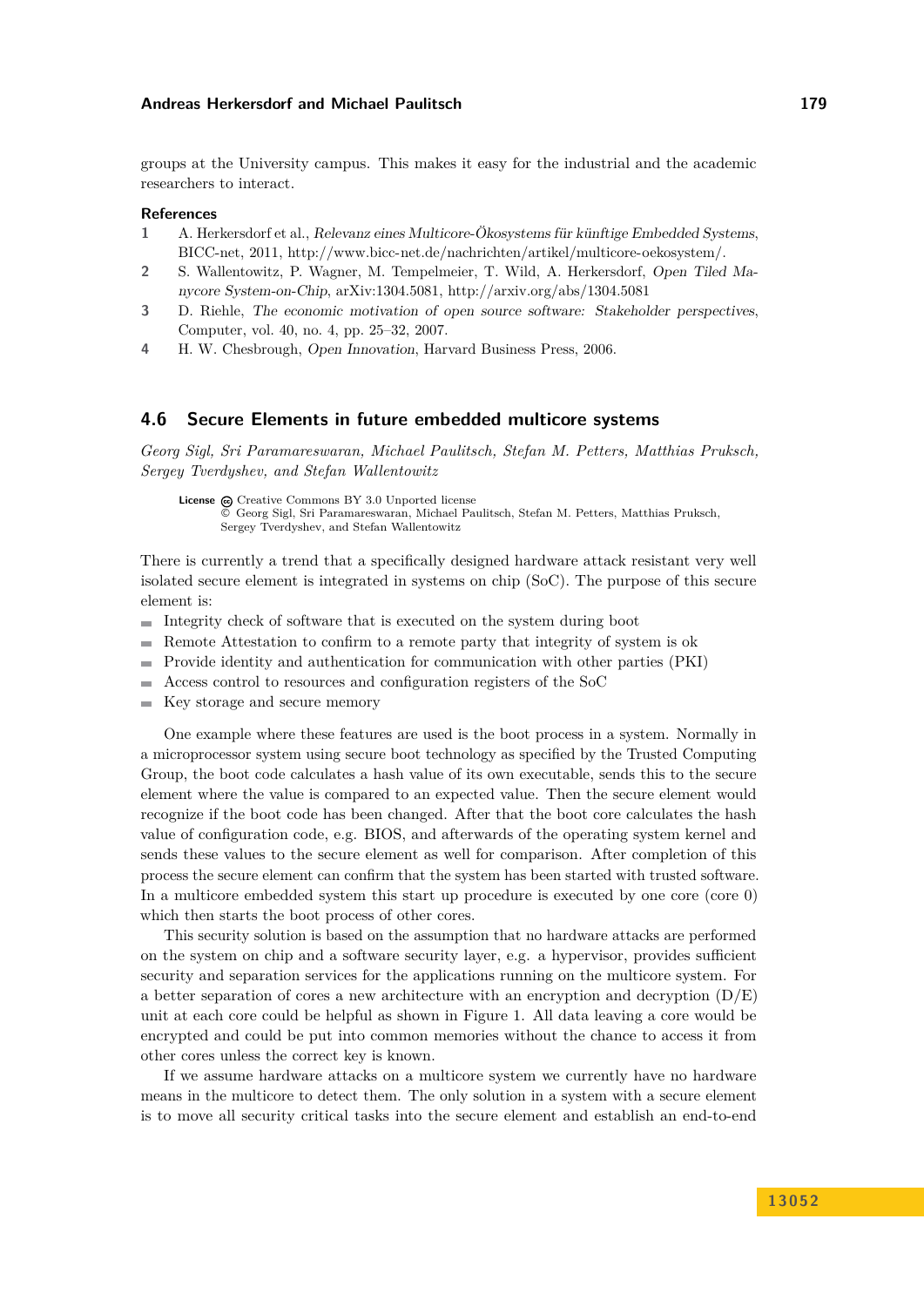<span id="page-31-0"></span>

**Figure 1** An encryption and decryption unit at each core can help with better separation of cores.

protected communication channel between the secure element and the remote application requesting the security service. If we have security services, which need a high bandwidth such as car2car communication with hundreds of signatures to be computed within seconds, there may be a need to integrate many secure elements as well. Otherwise there may be a bandwidth problem in an architecture as shown above.

There are both chances and risks in multicore systems concerning security (see presentation of Georg Sigl). One example where we see even both advantages and disadvantages in multicore systems is the chance to implement monitoring services in multicores. One core could be used to monitor the behavior of others in order to detect misbehavior created by malware running. On the other side the monitoring could be used to perform side channel attacks with a much better measurement accuracy compared to an external measurement of the cache behavior, e.g..

A very good countermeasure against many attacks, such as side channel attacks, is randomization. Multicores give plenty of opportunity for randomization, which is exactly the most severe concern of safety-critical system design engineers. Designers and certification authorities insist in deterministic behavior for these systems in order to determine, e.g., worst case execution times and to guarantee certain timings. As a solution to resolve this conflict for secure safety-critical systems, it would be very interesting to investigate implementations, which accept random behavior and still guarantee a timely execution with high probability. The project Proartis<sup>[2](#page-31-1)</sup> goes into this direction. Synergies between this approach and the needs and solutions developed in the security domain could be a very interesting research direction and may be also a topic for a future Dagstuhl seminar.

<span id="page-31-1"></span><sup>2</sup> <http://www.proartis-project.eu/>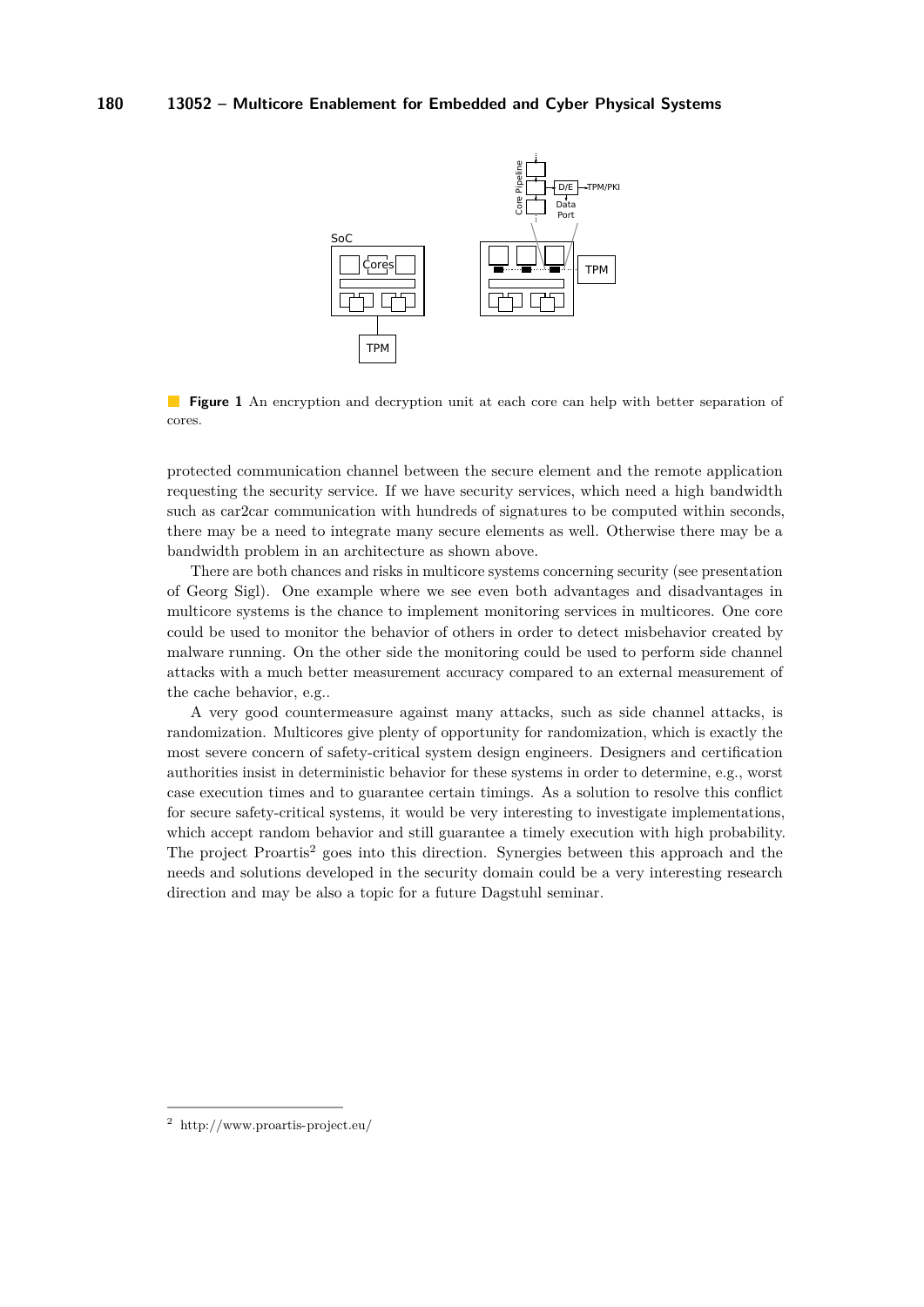### <span id="page-32-0"></span>**4.7 Inter-seminar workgroup: Software Certification & Multicore Processing**

#### *Michael Paulitsch*

**License**  $\textcircled{c}$  [Creative Commons BY 3.0 Unported](http://creativecommons.org/licenses/by/3.0/) license © [Michael Paulitsch](#page-32-0)

Multicore processing for safety-critical and security-relevant and safe deployment strongly depends on the ability to certify software running on multicore processors in the system context. The workshop "Multicore Enablement for Embedded and Cyber Physical Systems" has been incidentally running in parallel to the workshop "Software Certification: Methods and Tools (Seminar 13051)". Both groups realized the link between the two topics and organized an open common exchange and discussion session that addressed both topics in some detail. The common session increased the understanding of each other's workshop topic and made participants realize the complexity of certification involving multicore processors. An exemplary common observation of both seminar participant groups was the ever increasing gap and wishes of simplicity of processing in certified safety-critical environments for deterministic execution of critical software and the increasing modern multicore processor complexity.